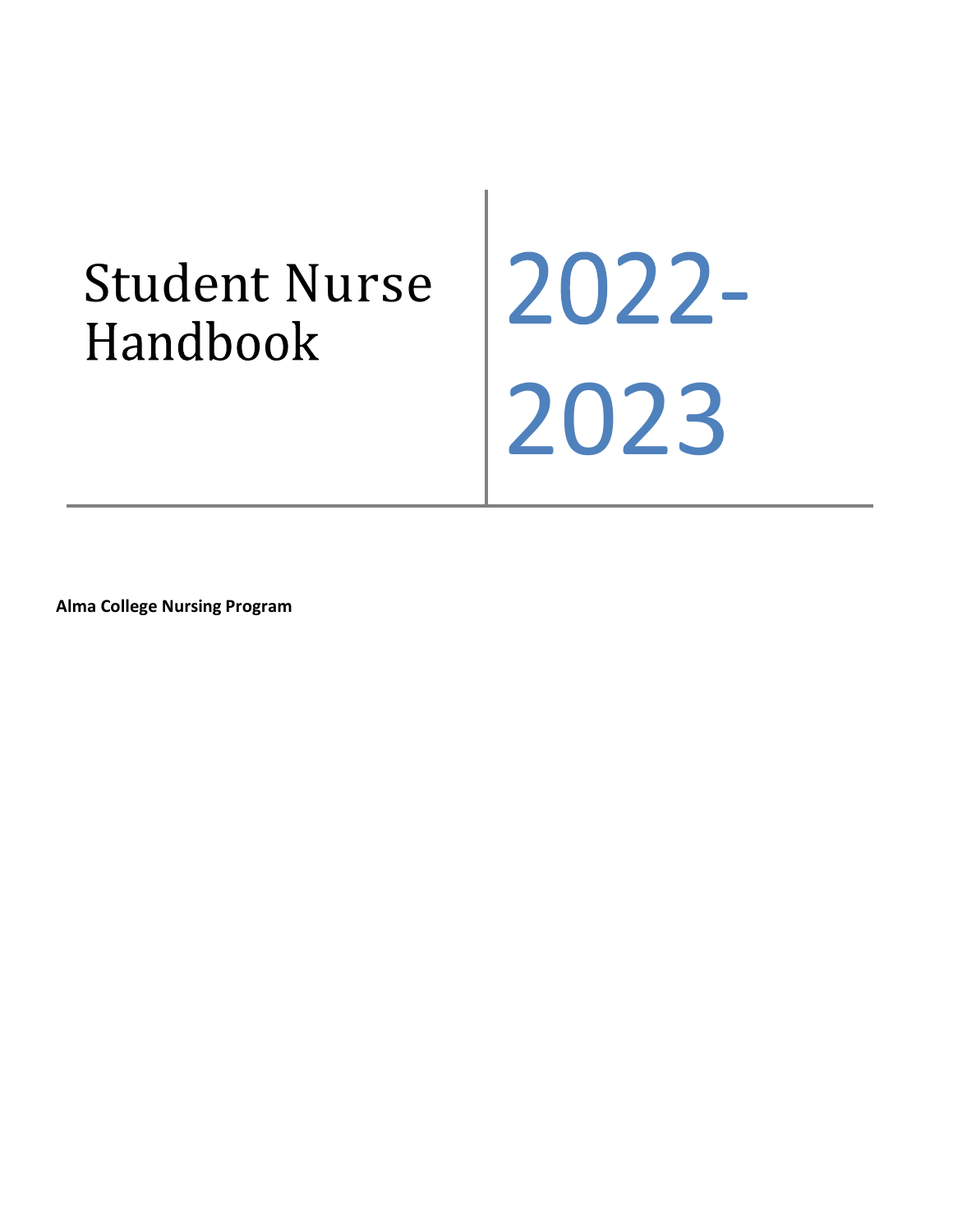| <b>INTRODUCTION</b>                                                | 4  |
|--------------------------------------------------------------------|----|
| ALMA COLLEGE NURSING PROGRAM, MISSION, PHILOSOPHY, AND CORE VALUES | 4  |
| <b>MISSION</b>                                                     |    |
| PHILOSOPHY AND CORE VALUES                                         |    |
| <b>CONCEPTUAL FRAMEWORK</b>                                        | 5  |
| <b>PROGRAM FRAMEWORK AND LEARNING OBJECTIVES</b>                   | 7  |
| <b>STUDENT OUTCOMES AND COMPETENCIES</b>                           | 9  |
| <b>TIER OUTCOMES</b>                                               |    |
| <b>STUDENT GOVERNANCE</b>                                          | 11 |
| <b>GENERAL INFORMATION</b>                                         | 12 |
| <b>FACULTY INFORMATION</b>                                         |    |
| STUDENT COMMUNICATION                                              |    |
| <b>COURSE SITES</b>                                                |    |
| REQUIREMENTS FOR THE BACHELOR OF SCIENCE IN NURSING DEGREE         |    |
| <b>ACADEMIC ADVISING</b>                                           | 12 |
| <b>SOCIAL MEDIA POLICY</b>                                         | 12 |
| SOCIAL MEDIA POLICY GUIDELINES                                     |    |
| INAPPROPRIATE USE OF SOCIAL MEDIA IN CLINICAL SETTINGS             |    |
| <b>COLLEGE HEALTH AND COUNSELING SERVICES</b>                      | 14 |
| <b>FAMILY EDUCATIONAL RIGHTS AND PRIVACY ACT (FERPA)</b>           | 14 |
| <b>AMERICANS WITH DISABILITY ACT</b>                               | 14 |
| ALMA COLLEGE NURSING PROGRAM POLICY ON LATEX ALLERGY               | 14 |
| <b>REQUIREMENTS FOR CLINICAL PARTICIPATION</b>                     | 15 |
| ALMA COLLEGE NURSING PROGRAM POLICY FOR CRIMINAL BACKGROUND CHECKS |    |
| ALMA COLLEGE NURSING PROGRAM POLICY FOR DRUG SCREENING             |    |
| ATTENDANCE                                                         |    |
| STUDENTS' FAQ'S                                                    |    |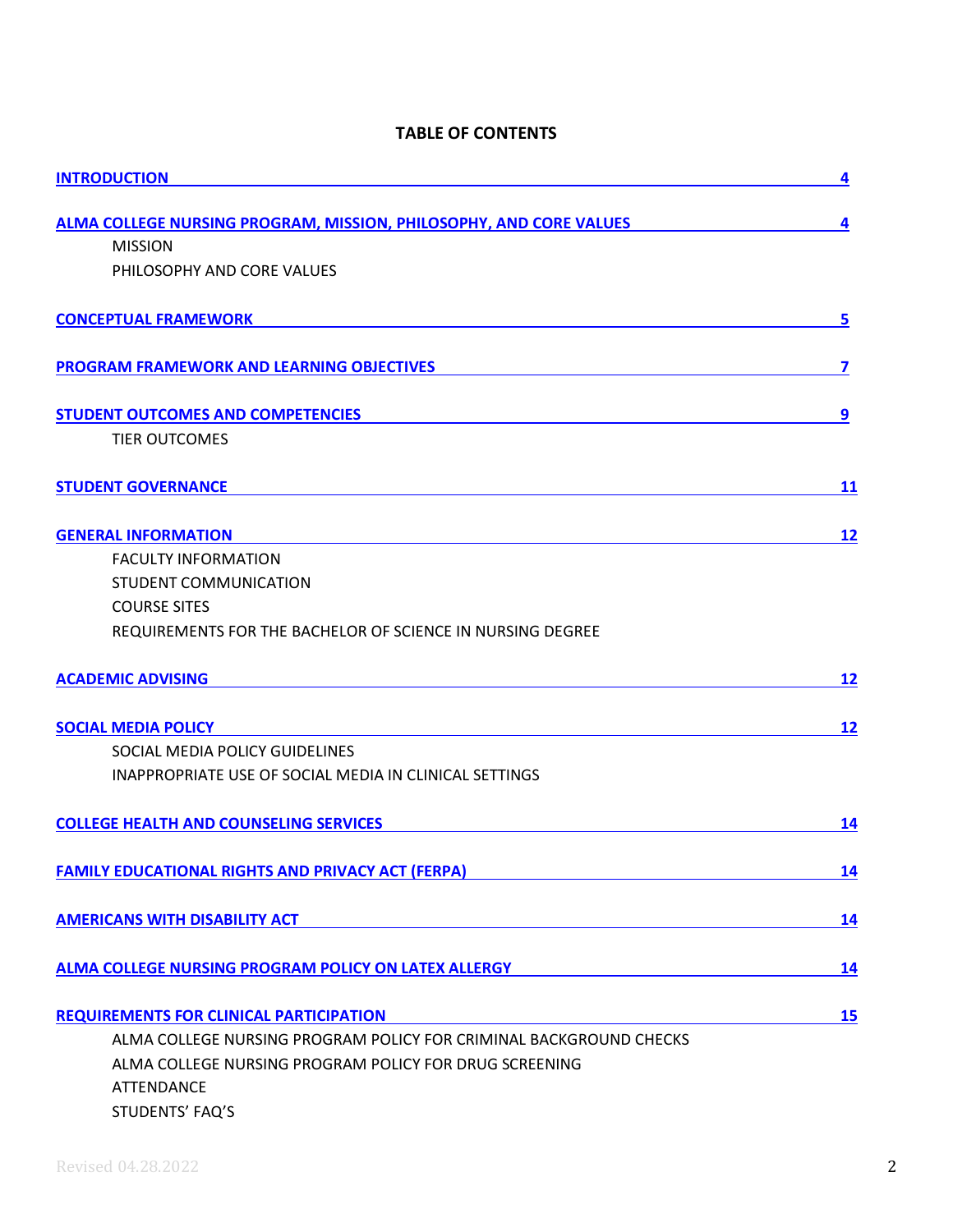| <b>TECHNICAL STANDARDS FOR BACCALAUREATE PROGRAM</b>                         | 17 |
|------------------------------------------------------------------------------|----|
| OBSERVATION (VISUAL, AUDITORY, TACTILE)                                      |    |
| COMMUNICATION (WRITTEN AND VERBAL)                                           |    |
| MOTOR (PHYSICAL ABILITY)                                                     |    |
| INTELLECTUAL (COGNITIVE AND JUDGMENT)                                        |    |
| BEHAVIOR AND SOCIAL ATTRIBUTES (EMOTIONAL)                                   |    |
| <b>CPR REQUIREMENTS</b>                                                      | 18 |
|                                                                              |    |
| STUDENT HEALTH POLICY ON VACCINE AND OTHER PREVENTABLE DISEASES              | 18 |
| MEASLES, MUMPS, RUBELLA, AND VERICELLA                                       |    |
| TETANUS, DIPHTHERIA AND PERTUSIS (TDAP)                                      |    |
| <b>HEPATITIS B</b>                                                           |    |
| <b>TUBERCULOSIS</b>                                                          |    |
| <b>INFLUENZA</b>                                                             |    |
| <b>OSHA</b>                                                                  | 19 |
|                                                                              |    |
| <b>LIABILITY INSURANCE</b>                                                   | 19 |
| <b>MEDICATION CALCULATION POLICY</b>                                         | 19 |
| <b>ACADEMIC AND PROFESSIONAL INTEGRITY</b>                                   | 20 |
| <b>FACULTY RESPONSIBILITIES</b>                                              |    |
| <b>STUDENT RESPONSIBILITIES</b>                                              |    |
| <b>ALMA COLLEGE DISHONESTY</b>                                               | 21 |
| <b>ALMA COLLEGE NURSING PROGRAM POLICIES FOR ADMISSION &amp; PROGRESSION</b> | 21 |
| ADMISSION AND PROGRESSION GUIDELINES                                         |    |
| <b>GRADING SCALE</b>                                                         |    |
| <b>COURSE GRADING POLICY</b>                                                 |    |
| INCOMPLETE GRADE POLICY                                                      |    |
| <b>WITHDRAWAL POLICY</b>                                                     |    |
| PROFESSIONAL AND ETHICAL CONDUCT POLICY AND PROCEDURES                       | 22 |
|                                                                              |    |
| PROFESSIONAL DECORUM POLICY                                                  | 24 |
| POLICIES RELATED TO DRESS AND APPEARANCE                                     | 24 |
| <b>UNIFORM CODE</b>                                                          |    |
| EQUIPMENT REQUIRED FOR CLINICAL PRACTICUM                                    |    |
| <b>COMMENCEMENT AND AWARD CEREMONIES</b>                                     | 26 |
| <b>NURSING CURRICULUM SEQUENCE</b>                                           | 26 |
|                                                                              |    |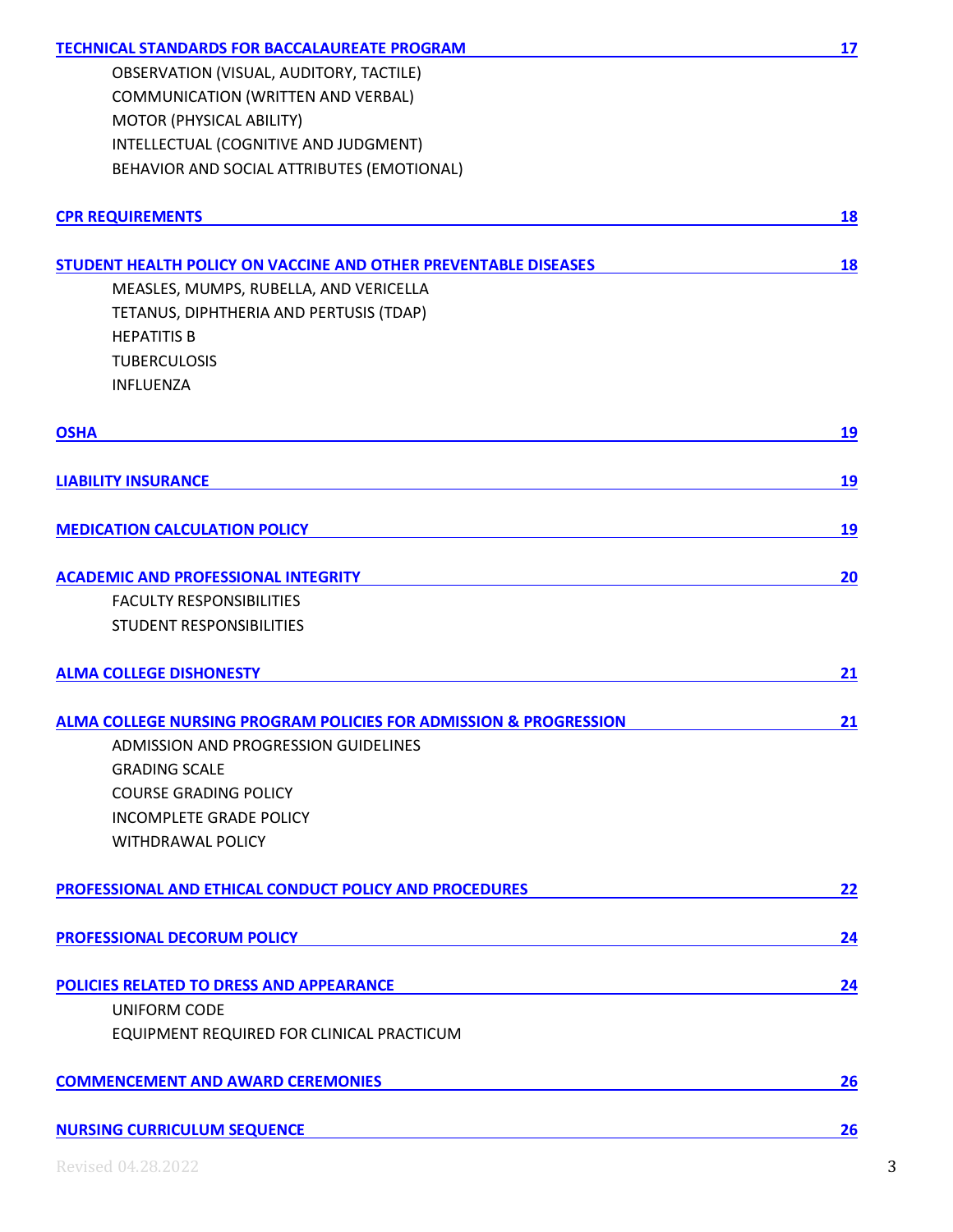#### <span id="page-3-0"></span>INTRODUCTION

The Alma College Nursing Program Handbook provides the policies and procedures to the nursing program. This handbook should be used in conjunction with the Alma College Academic Catalog and the General Alma College Student Handbook, which provide detailed information regarding programs of study, course descriptions, and undergraduate campus policies and procedures.

The information in this handbook reflects the requirements for nursing students and represents the most current information at the time of publication. The Alma College Nursing Program reserves the right to make any necessary changes or revisions to this document for the purpose of quality improvement or program enhancement.

The baccalaureate degree program currently has the following track:

**Pre-licensure track:** This track is for incoming first year and transfer students, wanting to complete a Bachelor of Science in Nursing degree.

## <span id="page-3-1"></span>ALMA COLLEGE NURSING PROGRAM MISSSION, CORE VALUES, AND PHILOSOPHY

#### **Mission**

The mission of the nursing program at Alma College is congruent with the mission of Alma College. The nursing program's mission is to prepare competent baccalaureate nurses who are committed to think critically, serve generously, lead purposefully, and live responsibly as stewards of the world they bequeath for future generations.

#### **Philosophy and Core Values**

The philosophy of the nursing program incorporates the *Core Values of Alma* which are to: 1) Prepare students to enter seamlessly into lives in community, vocation, family and faith; 2) Explore a range of disciplines, building a broad foundation in the sciences, social sciences, arts and humanities; 3) Pursue advanced work, independent research and creative performances with the depth of understanding to excel in one's discipline and to perceive the connections among disciplines; and 4) Foster engaged citizenship, service driven leadership and committed stewardship through research-based undergraduate scholarship as well as programs that support experiential, international, and service learning opportunities. Additionally, it is expected that with the newly acquired knowledge is an obligation of personal integrity, respect for the value of all humanity and sensitivity to the spiritual and material beauty of one's existence.

The goal of nursing education is to foster competent nursing practice through the different ways of knowing. Knowledge is derived from the understanding of self, practice, theory, and research, with each method of knowing informing and influencing the other components. Competent nursing practice is the ability of the nurse to consistently engage in the critical thinking process to create nursing actions that benefit the person and population.

There are expectations of the faculty and the student in the learning environment. Faculty are expected to engage students in performing and creating nursing actions (interventions) that are based on scholarly evidence. The faculty facilitates learning by assisting the student with interpretation and integration of prior knowledge, aiming for increasingly more intricate and comprehensive mastery of critical thinking and clinical decision-making. As students become proficient in their practice, there is an academic ability to safely and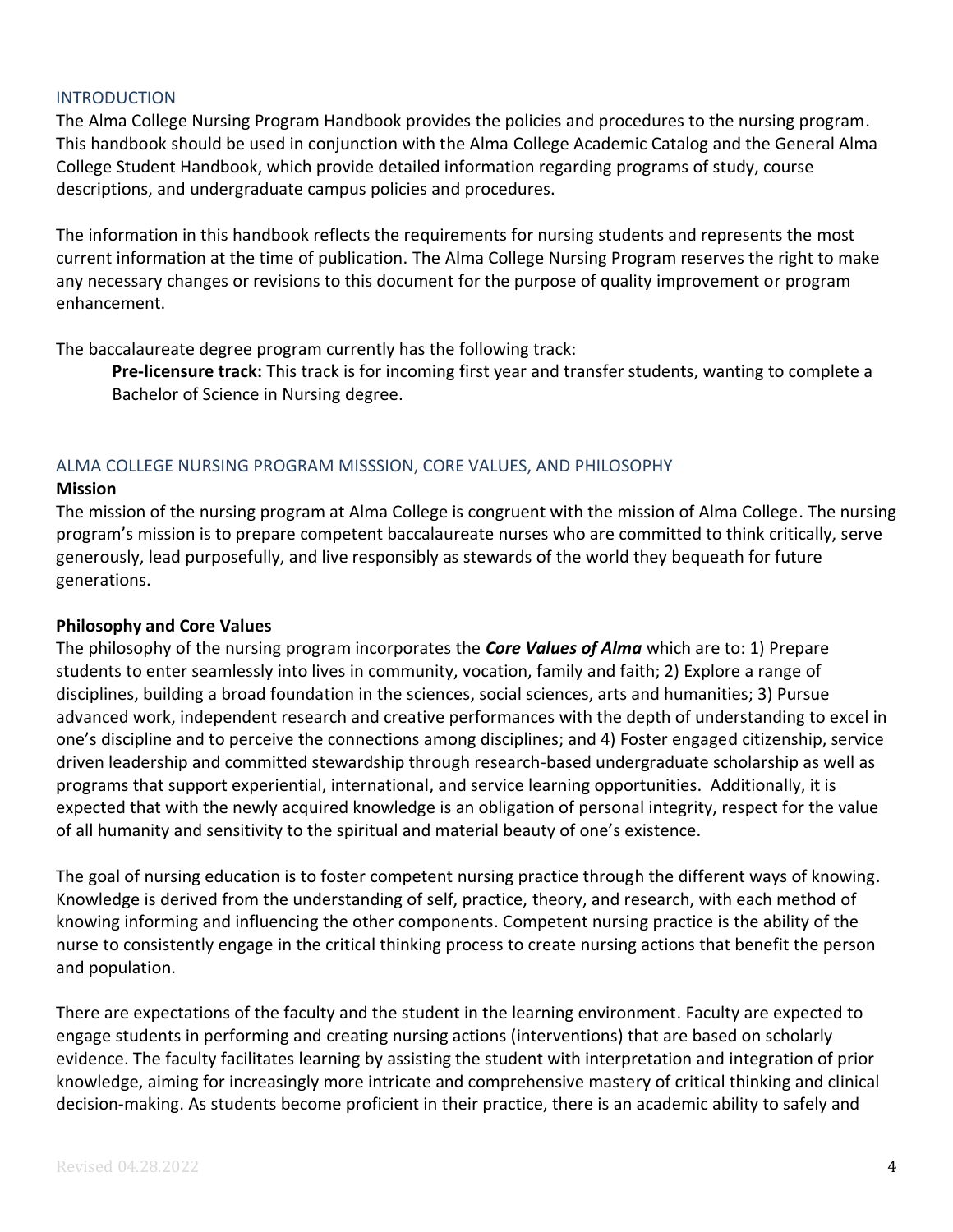creatively engineer actions that impact the outcomes of each situation. These unique situations ultimately provide an opportunity for new ways to think and respond to acquire enhanced skill sets for future situations.

Students engage with peers, faculty, and communities to achieve the required competencies of the nursing program. Students accept responsibility for retaining, retrieving, applying, and integrating prior learning experiences within the context of nursing practice. Students use a variety of self-assessment strategies to discover and advance their learning design, and to track their mastery of competencies, and then apply these learned abilities to their life-long professional nursing practice.

In conclusion, it is expected that the graduate of Alma College's Nursing Program will be able to 1) Provide quality health care in diverse settings; 2) Understand the complexities of health care systems; and 3) Possess the leadership skill to address current and future health care challenges.

## <span id="page-4-0"></span>CONCEPTUAL FRAMEWORK

The baccalaureate curriculum for the Alma College Nursing Program is based on an approach which is deeply rooted in the mission and core values of Alma College. The nursing program at Alma College is a collaborative and interdisciplinary program informed by the critical orientations of the natural sciences, the social sciences, and the arts and humanities. These orientations are reflected in the way in which the program views the person, health (dis-ease), health care, environment, and nursing.

# **Person(s):**

The "Person" or "Persons" refers to human beings, of individual, family/group, community, or societal context. The person is an integrated being, composed of ever-changing elements of self (biophysical, temporal, psychological, developmental, social, spiritual, and cultural) that interact with the ever-changing environment. The environment is set in a larger social system (global and/or world-wide). The global system is composed of structure that is both actual and cybernetic, allowing for interconnectedness among all people. The person is considered to be the center of health care, meaning that the person guides and manipulates the variables of the metaparadigm of nursing practice. The person both adapts to and is an active agent in modifying and choosing his or her environment. The person's experiences can change the developmental and transitional processes throughout his or her lifespan until death.

The person brings unique meaning to life experiences. The person makes decisions based on the meaning and consequences attributed to a choice, which are influenced by both internal and external factors. Implicit in the choice is the responsibility and accountability of the person's actions. The person has dignity, worth, unique talents, abilities, and value.

The person(s)-nurse relationship is vital in this model. The nurse brings talents to the relationship as a person. The nursing program is designed to encourage and support students' talents and provide for reflection of such talents in their experiences and practice to foster talents, theory, and critical thinking into the practice of nursing.

Within the framework, the therapeutic relationship between nurse and person(s) (individual, family, community and/or global) is viewed as a collaborative endeavor. The nurse's role is to assist the person to achieve health and well-being and adjust to dis-ease. As a result of this interaction/relationship the person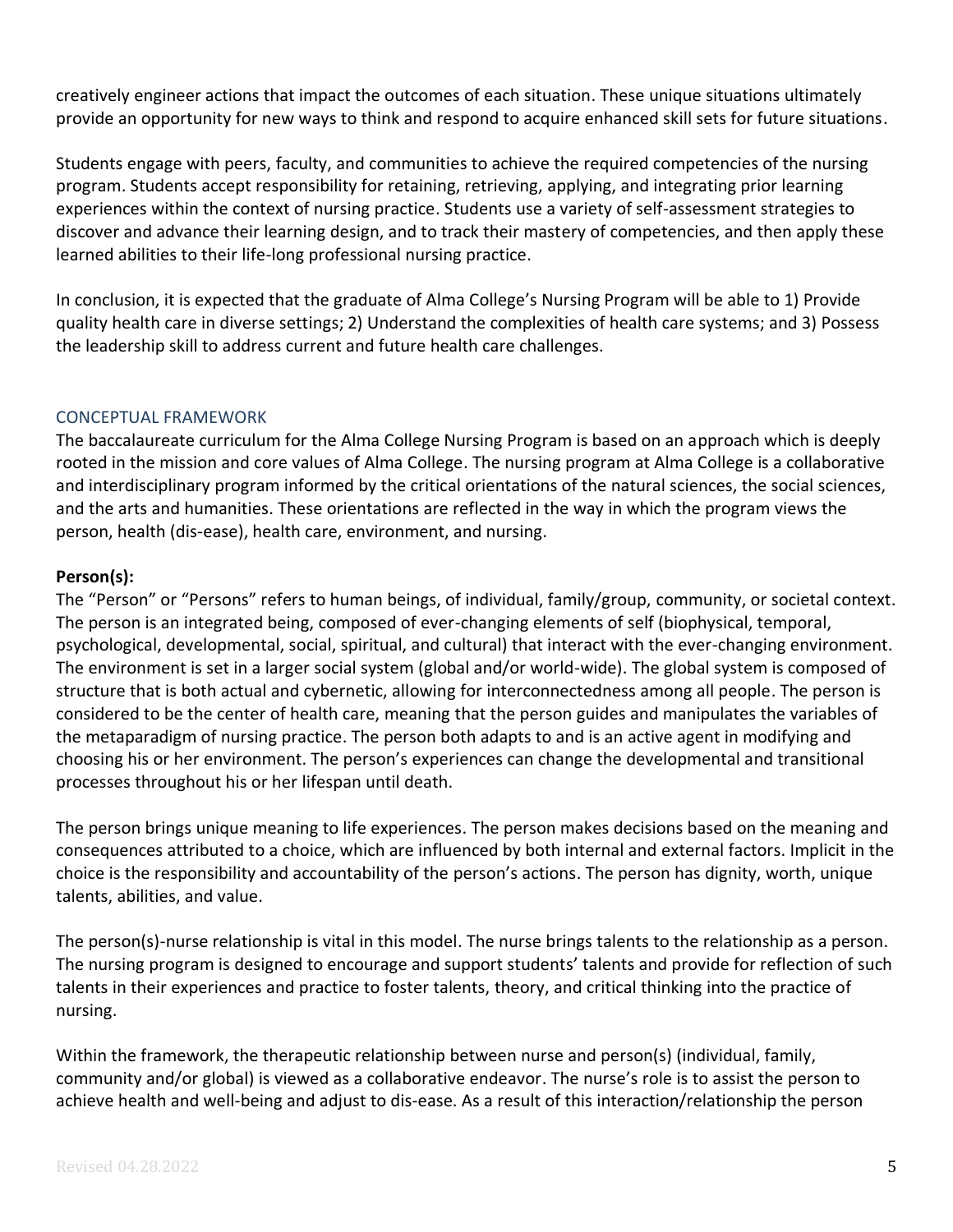inadvertently has made a difference in the growing practice of the nurse. People live in relationships with others and are constantly evolving as they interact, and strive toward health.

## **Environment:**

The person is in contact, mutual interaction with the internal, external, and actual environments. The environment comprises all cultural, lifestyle, political-economic, interpersonal, structural, and other ecological factors. The environment facilitates or inhibits growth, development, and quality of life and death. There are continuous, evolving, unpredictable changes and increasing complexity within the internal, external, and actual environment. It is through mutual interactions between the environment and the patient that health and dis-ease is shaped. Nursing continually seeks knowledge of health and dis-ease beyond personal domain to the broader context of the sociopolitical, economic, and physical environment.

# **Health (Dis-ease):**

Health (as described by the World Health Organization) is the extent to which people are able to realize aspirations, satisfy needs, and to change or cope with environment. The dynamic interaction between the person and the environment operates to determine health and wellness. Health disparities result from personenvironment interactions. Wellness is viewed as a purposeful direction and is oriented at augmenting integration, growth, and potential, either on the part of the person or those caring for them (Watson, 2011).

Health is a positive concept embracing social and personal resources as well as physical capabilities. Promoting health involves enabling people to increase control over and improve their health. People with dis-ease (whether physical, social, psychosocial, or spiritual) may still consider themselves to be healthy if they are able to lead what they consider to be an adequate life. Health and healing coexist and health is viewed as the movement along the continuum in either direction. Healing may occur despite the prevalence of dis-ease.

## **Health Care:**

Health care is considered a right of the American people. Accompanying this right is the belief in equal quality and access to healthcare through fairly distributed resources within the community. People should be able to be full participants in making decisions about their health.

The complex and changing nature of health care has direct consequences for nursing practice. Nurses have a vital role in shaping, and responding to challenges of health care in society. Nurses must strengthen their mandate and their ability to promote health through continuous professional scholarly work.

## **Nursing:**

Nursing is a professional discipline concerned with clinical prevention and population health, and facilitating quality of life and death (American Nurses Association, 2002). Nursing involves complex processes of simultaneously using reasoning and intuitive thinking while providing care.

Nurses assist persons to adapt to or to modify their environments. Nurses must know, care, manage the context, and deal with the unpredictable; they must assume responsibility for their decisions and their professional growth and be accountable to nursing professional standards and ethics. Nurses are distinctively situated to help people understand their health-related experiences and to embrace their ability to make informed choices. Through caring-relationships, nurses inform, advocate, guide, and involve their patients. This relationship empowers the person to make the best possible choices for their health and enhances the healing process.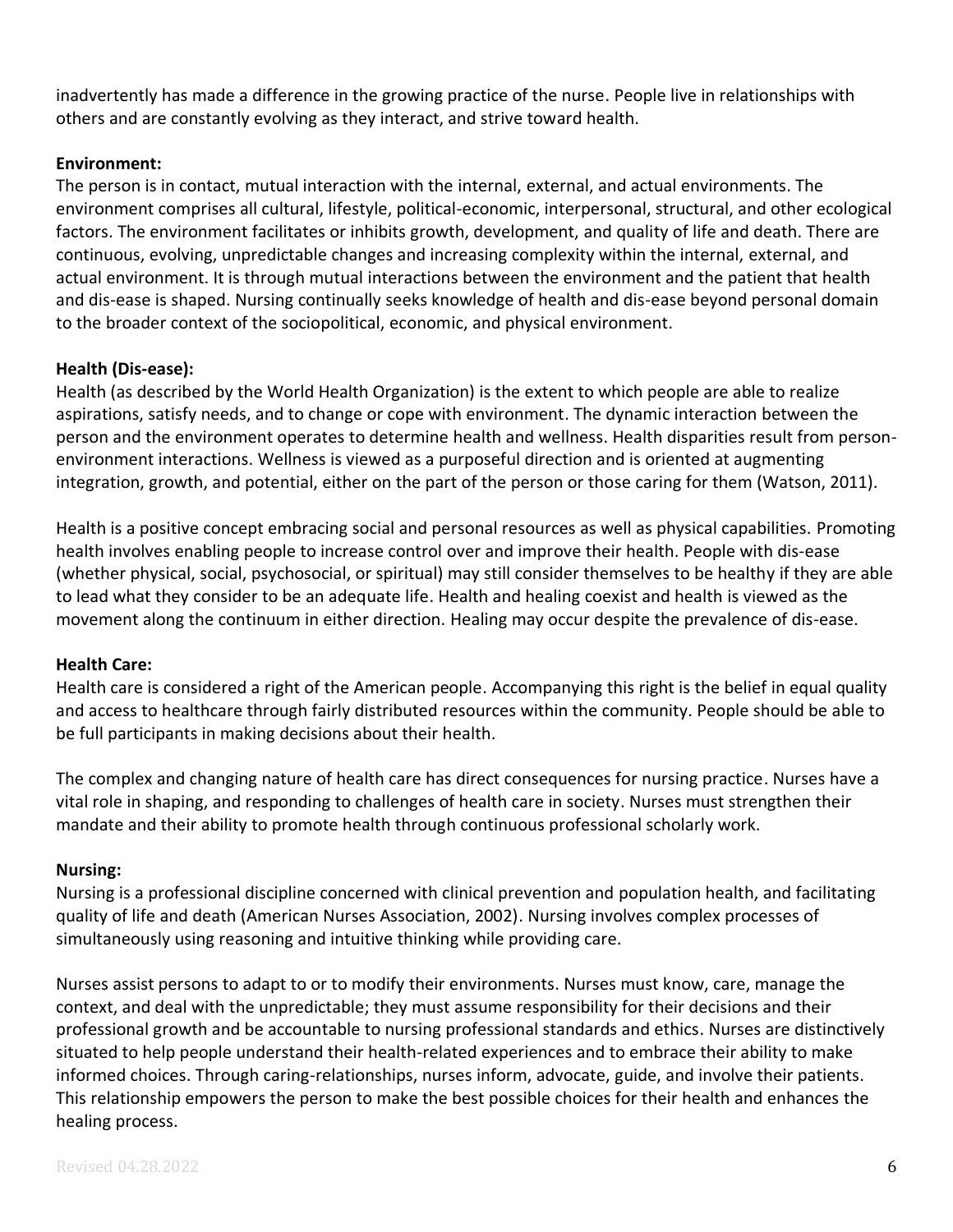Nursing practice encompasses the use of communication, collaboration, interdisciplinarity, teamwork, critical thinking, and nursing therapeutics to creatively augment health and wellness and help the patient adjust to manifestation of dis-ease processes. Creating actions that enhance the transitional processes with the person's environment can provide for quality of life and/or death.

Professionalism in nursing is the use of leadership to promote quality care and patient safety within organizations and systems of care. The professional nurse is driven by ethical decision-making and advocacy to maximize the capacity of the person(s) toward self-determination, supporting and protecting those in need, and influencing health policy. Scholarly practice applies the understanding of theories, research, global, and cultural variables toward the promotion of health and wellness and the management of dis-ease processes (American Nurses Association, 2002). Scholarly practice is a component of professionalism.

Nurses interact and collaborate with other disciplines, and in this multidisciplinary health context, nurses provide a unique perspective to the care of the person. The unique role of nursing is the nurses' ability to understand people's situation from their perspective and to participate with them through caring, and informed relationships to promote health responses to life experiences.

## <span id="page-6-0"></span>PROGRAM FRAMEWORK AND LEARNING OBJECTIVES

The program learning objectives for the nursing program incorporate the Core Values of Alma College, the Key Constructs of a Liberal Education, BSN Essentials, the QSEN competencies, and the student outcomes/competencies.

- 1. Students majoring in nursing will be prepared for beginning nursing practice by acquiring knowledge (factual, conceptual, procedural, and metacognitive) and abilities to cognitively process information (remember, understand, apply, analyze, evaluate and create) through integration of the courses required in the Liberal Arts (Natural Science, Social Science and Arts & Humanities) and Nursing.
	- a. Theory: course work (Liberal Arts and Nursing see attached program proposal grid)
- 2. Students majoring in nursing will be prepared for beginning nursing practice by actively partnering with peers, faculty, colleagues, and community to earn their BSN.
	- a. Clinical Practice (in a variety of settings): hospital, skilled nursing facilities, outpatient facilities, patient homes, clinics, community outreach, study abroad, etc.
	- b. Theory: course work (liberal arts and nursing)
- 3. Students majoring in nursing will be prepared for beginning nursing practice by accepting responsibilities for retaining, retrieving and applying prior learning within the Liberal Arts and Nursing context to enhance nursing practice.
	- a. BSN Essentials (threaded throughout the curriculum):
		- i. Liberal Education
		- ii. Leadership
			- 1. Organizational
			- 2. Quality
			- 3. Patient Safety
		- iii. Evidence Based Practice
		- iv. Information Management and Patient Care Technology
		- v. Health Care Policy
			- 1. Regulatory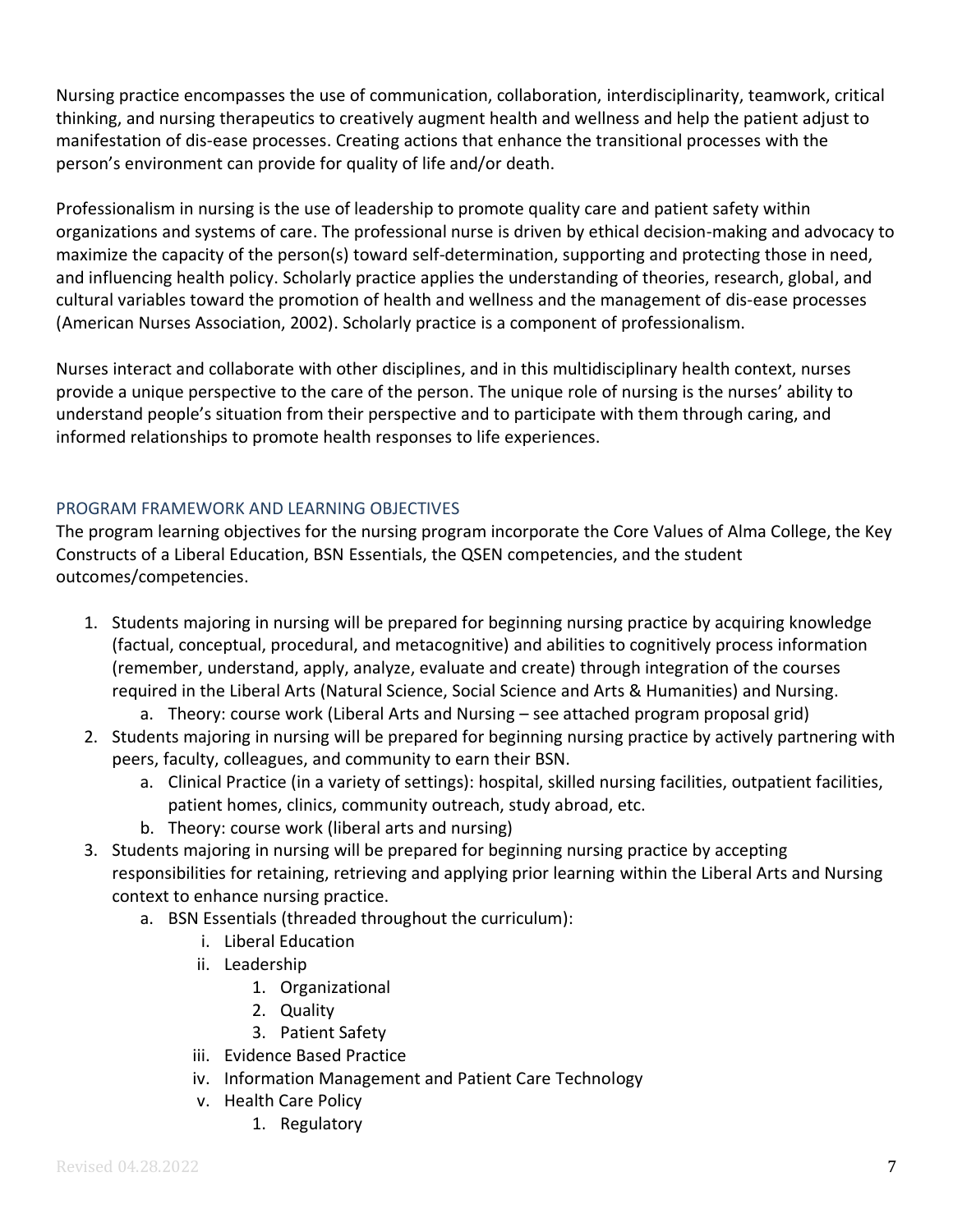- 2. Financial
- vi. Interprofessional Communication and Collaboration
- vii. Clinical Prevention and Population Health
- viii. Professionalism and Professional Values
	- 1. Dignity
	- 2. Integrity
	- 3. Social Justice
- ix. Generalist Practice
	- 1. Individuals, Families, Groups, Populations
	- 2. Lifespan Considerations
		- a. Maternal Health
		- b. Pediatrics
		- c. Adult
		- d. Geriatrics
		- e. Mental Health
- b. Outcome Concepts:
	- i. Communication, Collaboration, Teamwork & Interdisciplinarity
	- ii. Critical thinking & Clinical Decision-Making
	- iii. Nursing Therapeutics
	- iv. Clinical Prevention & Population Health
	- v. Management of Dis-ease Processes
	- vi. Professional Leadership (quality and safety)
	- vii. Ethical Practice
	- viii. Evidence Based Practice
	- ix. Global Cultural Scholarship
- c. Clinical Practice:
	- i. Hospital, Skilled Nursing Facilities, Outpatient Facilities, Patient Homes, Clinics, Community Outreach, Study Abroad, etc.
- d. Theory:
	- i. Course Work (Liberal Arts and Nursing)
- 4. Students majoring in nursing will use a variety of self-assessment strategies to discover and develop their learning patterns, tracking mastery of critical outcomes and applying these patterns to their lifelong professional practice.
	- a. Feedback and growth through:
		- i. Reflective writing
		- ii. Standardized testing
		- iii. Simulation Lab
		- iv. Case Studies/Scenarios
		- v. Research Interpretation and application
		- vi. Evidence Based Practice
		- vii. Clinical Experience and Competencies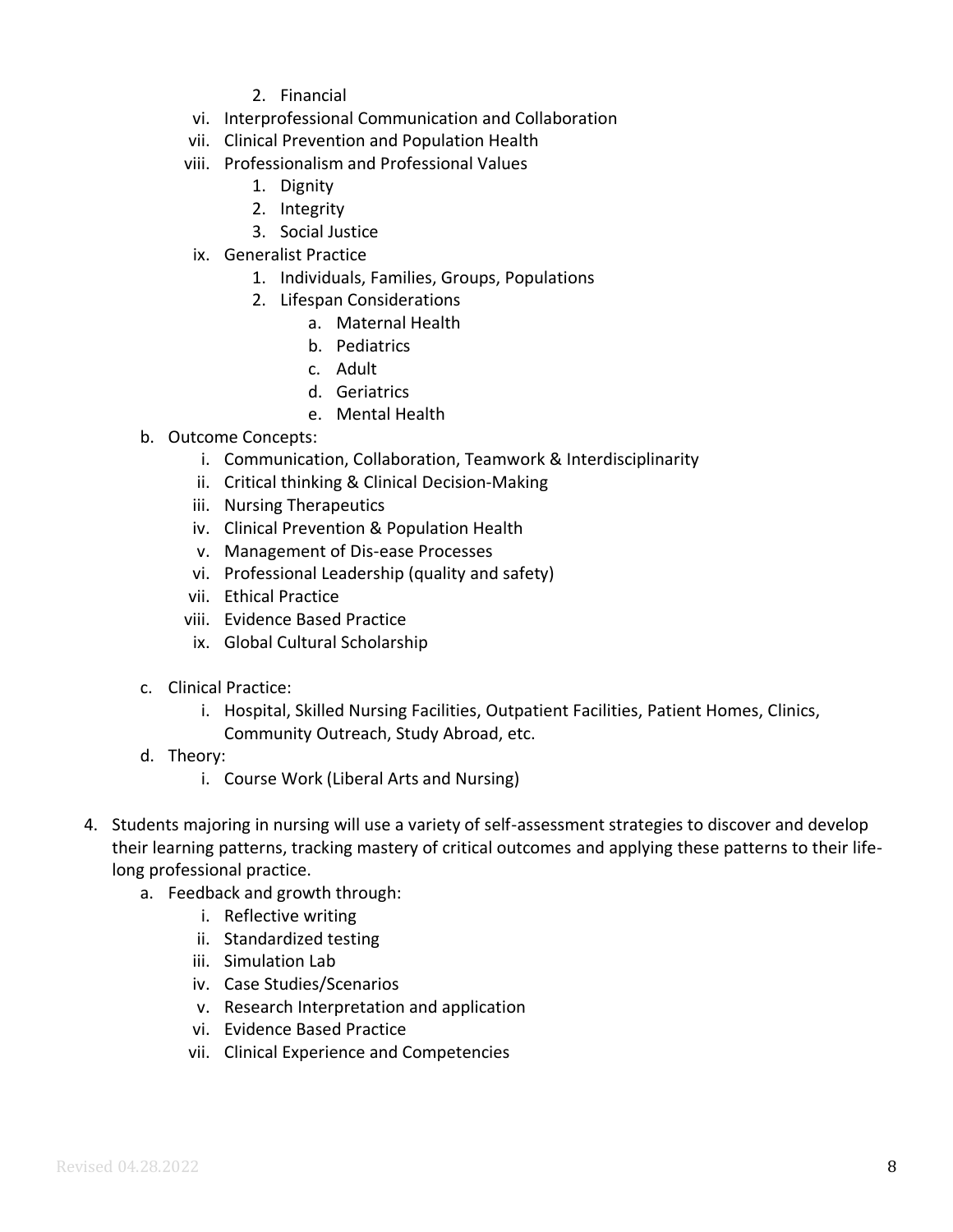## <span id="page-8-0"></span>STUDENT OUTCOMES AND COMPETENCIES (DEFINITION)

The student outcomes and competencies of the program incorporate the Core Values of Alma College, the Key Constructs of a Liberal Education, BSN Essential, and QSEN competencies, and the student outcomes/competencies.

- 1. **Alma Core Values:** Enact the core values of Alma College as they pertain to:
	- a. Student-centered education in a residential setting
	- b. Disciplinary expertise within an interdisciplinary context of learning
	- c. Engaged learning
	- d. Ethical integrity, aesthetic appreciation, spiritual sensitivity
- 2. **Communication, Collaboration, Interdisciplinarity:** The interactive process based on cultural, ethical, spiritual, and developmental awareness that builds on relationships between persons, disciplines, and colleagues. Communication involves teamwork and collaboration within an interdisciplinary milieu.
- 3. **Critical Thinking and Clinical Decision Making:** The process that simultaneously uses knowledge, reasoning, and intuitive thinking to guide practice. Critical thinking is purposeful, goal-directed process that employs creativity, logic, analysis, synthesis of information and intuition to make decisions affecting care of persons and populations.
- 4. **Nursing Therapeutics:** The mastery of skills, application of patient care technology, informatics management, resources, and procedures required for delivery of nursing care. It is based on the synthesis of assessment data collected on persons, populations, and environments.
- 5. **Clinical Prevention and Population Health:** Processes that facilitate values and behaviors of persons and populations that achieve and/or maintain an optimal level of wellness and reduce dis-ease/injury risk across the life span.
- 6. **Nursing Management of Dis-ease Processes:** Identification of health problems, maximization of quality of life, and maintenance of optimal level of functioning throughout the course of a disease, including end of life care. It addresses the physical, psychological, cultural, social, and spiritual processes of persons and populations.
- 7. **Professional Leadership:** Promotion of optimal health outcomes within organizations and systems of care for the outcomes pertaining to quality and safety. Additionally, it is the critical understanding of health care policy, finance, and regulatory environments.
- 8. **Ethical Practice:** Incorporation of moral values, principles, and codes into nursing practice to protect the rights of persons and to effect quality personal, professional, and societal outcomes.
- 9. **Evidence Based Practice:** Systematic application of theories and research regarding the promotion of health and wellness and management of dis-ease processes across the life span.
- 10. **Global and Cultural Scholarship:** Analysis of the diverse factors that influence health and dis-ease and the application of that understanding to promote health and wellness.

# **Level Outcomes**

Student objectives are "tiered"/leveled based upon the semester of development. A tiered/leveled objective is a sequentially developed objective that students achieve as a result of defined learning experiences. The student outcomes address the progressive development of nursing practice through application of knowledge, skills, and attitudes as it pertains to outcome concepts.

The specific tiers/levels for the development of the nurse are: Level I: Nurses' Ways of Knowing; Level II: Foundations of Nursing Practice; Level III: Nursing Practice Across the Lifespan and Level IV: Professional Nursing Practice.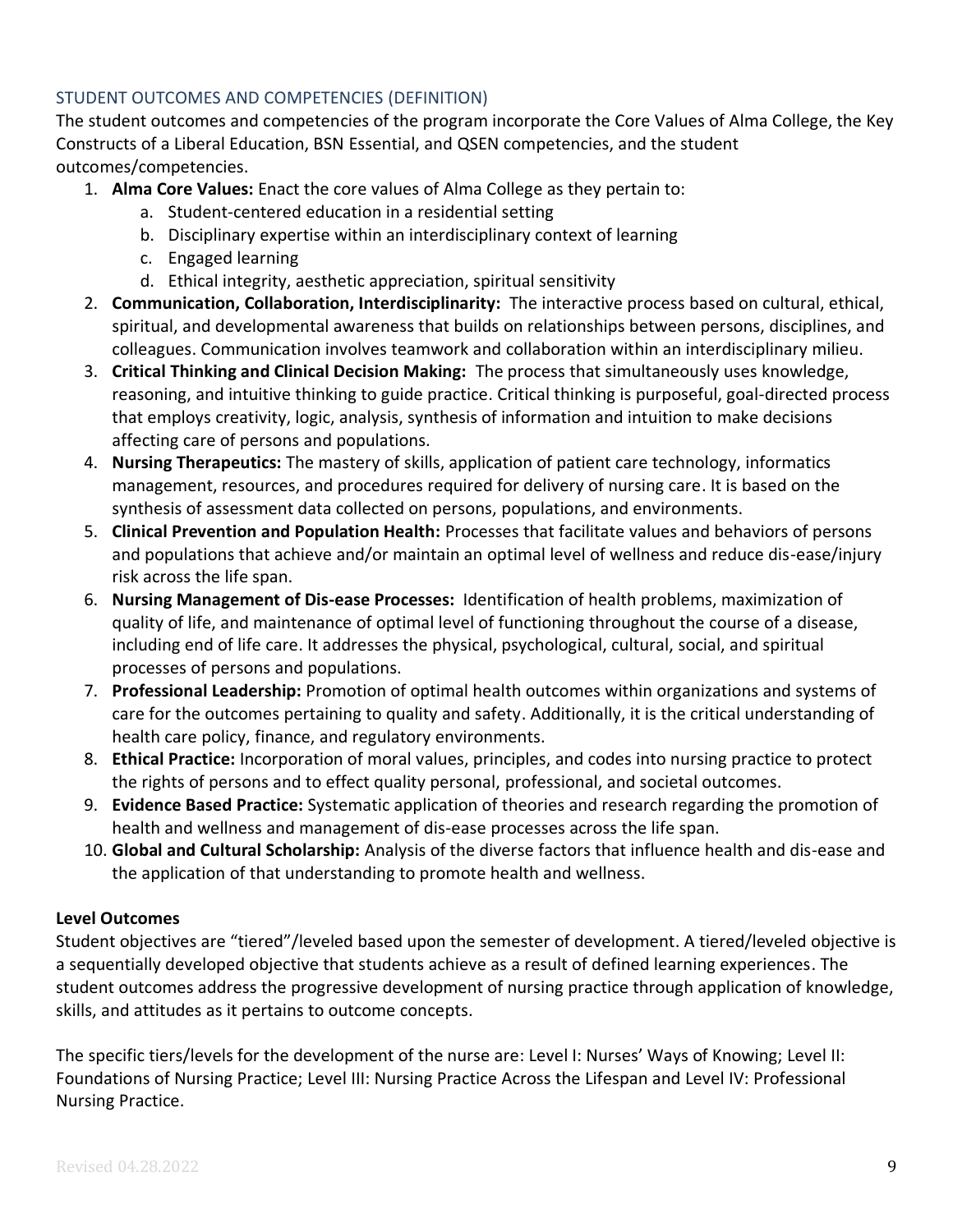The outcome concepts for the nursing program are as follows:

## **Level I: Nurses' Ways of Knowing**

- 1. Alma Core Value Based Nursing Care: Understands the mission and core values of Alma College as it pertains to nursing practice.
- 2. Communication, Collaboration & Interdisciplinarity I: Follows procedures of interactive processes in relating to patients, colleagues, and other disciplines with direct supervision.
- 3. Critical Thinking and Clinical Decision-Making I: Comprehends the relevance of the critical thinking process and clinical decision-making in nursing practice.
- 4. Nursing Therapeutics I: Recognizes, interprets, and follows protocols for the delivery of standardized nursing care to individuals. Able to apply patient care technology as it pertains to the electronic medical record.
- 5. Clinical Prevention and Population Health I: Understands basic principles and theories underlying prevention and health.
- 6. Nursing Management of Dis-ease Processes I: Understands theories and principles of dis-ease processes.
- 7. Professional Leadership I: Discusses the impact of an effective professional within varied types of health and nursing care delivery systems.
- 8. Ethical Practice I: Comprehends and practices basic-ethical problem solving in nursing practice scenario.
- 9. Evidenced Based Practice I: Interprets general concepts of theory and research.
- 10. Global Cultural Scholarship I: Identifies theories and principles underlying the interaction between humans and their environment that affect health and health disparities.

## **Level II: Foundations of Nursing Practice**

- 1. Alma Core Value Based Nursing Care: Incorporates the mission and core values of Alma College as it pertains to nursing practice.
- 2. Communication, Collaboration and Interdisciplinarity II: Applies interactive processes in relating to persons, populations, colleagues, and other disciplines.
- 3. Critical Thinking and Clinical Decision-Making II Analyzes critical thinking processes and clinical decision-making in their nursing practice.
- 4. Nursing Therapeutics II: Analyzes data in the delivery of targeted nursing care to persons and populations. Uses the EMR for recording data. Applies patient care technology with direct supervision.
- 5. Clinical Prevention and Population Health II: Applies basic concepts and theories in the development of health promotion plans for persons.
- 6. Nursing Management of Dis-ease Processes II: Applies understanding of theories and principles in coordinating the care necessary for the management of dis-ease processes.
- 7. Professional Leadership II: Understands and values the contribution of nursing leadership and roles for the delivery of nursing care to persons and populations in health care settings.
- 8. Ethical Practice II: Applies ethical problem solving in their nursing care.
- 9. Evidence Based Practice II: Applies theory and research in planning care that prevents or intervenes in the dis-ease process.
- 10. Global Cultural Scholarship II: Investigates the relevance of global, cultural and socioeconomic factors to health and wellness of persons and populations.

# **Level III: Nursing Practice across the Lifespan**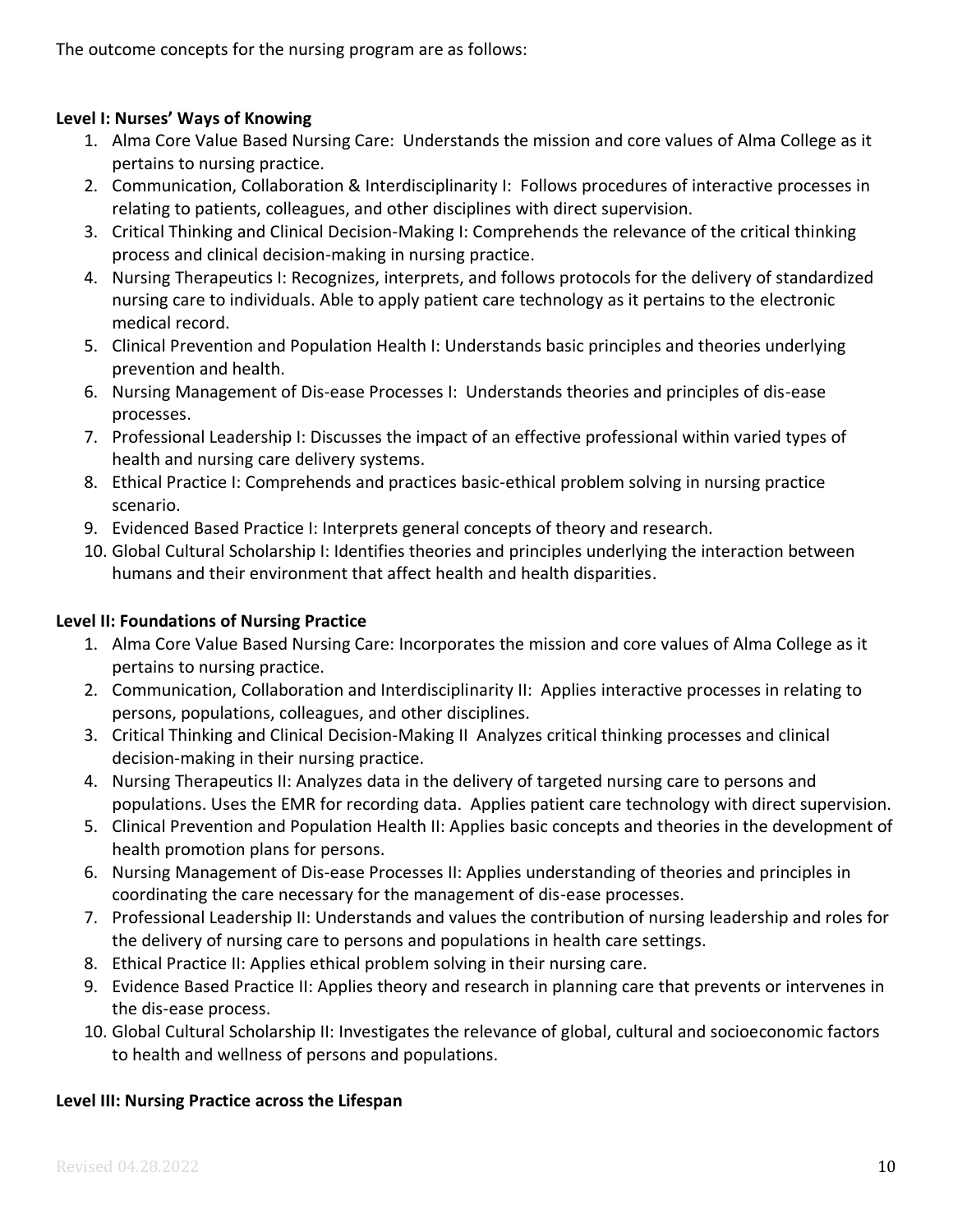- 1. Alma Core Value Based Nursing Care III: Incorporates the mission and core values of Alma College as it pertains to nursing practice.
- 2. Communication, Collaboration and Interdisciplinarity III: Engages in interpersonal relationships with person, populations, and colleagues.
- 3. Critical Thinking and Clinical Decision-Making III: Analyzes and synthesizes information from the nursing science.
- 4. Nursing Therapeutics III: Evaluates data in the planning and delivery of targeted nursing care to persons and populations.
- 5. Clinical Prevention and Population Health III: Executes the development and implementation of health promotion plans for person and populations.
- 6. Nursing Management of Dis-ease Processes III: Analyzes and evaluates theories and principles in coordinating the care necessary for the management of dis-ease processes.
- 7. Professional Leadership III: Formulates professional leadership approaches to promote optimal health outcomes for persons and populations in varied care settings.
- 8. Ethical Practice III: Executes ethical problem-solving methods to effectively advocate for vulnerable persons, groups, and populations.
- 9. Evidence Based Practice III: Evaluates the application of theory and research to nursing practice.
- 10. Global Cultural Scholarship III: Generate a plan of care for persons and populations to address relevant global, cultural, and socioeconomic factors that influence health and dis-ease.

# **Level IV: Professional Nursing Practice (Final Outcomes)**

- 1. Alma Core Value Based Nursing Care IV: Incorporates the mission and core values of Alma College and the Nursing Program with their nursing practice.
- 2. Communication, Collaboration and Interdisciplinarity IV: Engages in complex interpersonal relationships with patients, colleagues, groups, and other disciplines.
- 3. Critical Thinking and Clinical Decision Making IV: Analyzes and critiques critical thinking processes and clinical decision-making in nursing practice.
- 4. Nursing Therapeutics: Synthesizes data to deliver nursing care to clients and populations.
- 5. Clinical Prevention and Population Health: Develops and implements plans for health promotion and disease prevention for the community.
- 6. Nursing Management of Dis-ease Processes: Synthesizes principles and theories of disease in delivery of nursing care.
- 7. Professional Leadership: Assumes responsibility for effective coordination and delivery of nursing care to clients.
- 8. Ethical Practice: Generates effective strategies to remedy institutional or social level ethical problems.
- 9. Evidence Based Practice: Internalizes theory and research findings within nursing practice.
- 10. Global Cultural Scholarship: Evaluates the relationships between social determinant of health and health outcomes.

## <span id="page-10-0"></span>STUDENT GOVERNANCE

- 1. Representatives of the Nursing student body will actively participate in monthly Nursing Department meetings.
- **2.** The Students Nurses Association (SNA) will participate as an official organization at Alma College and will be a voting member on Alma College Student Council. One SNA member will be required to attend each Alma College Student Council meeting.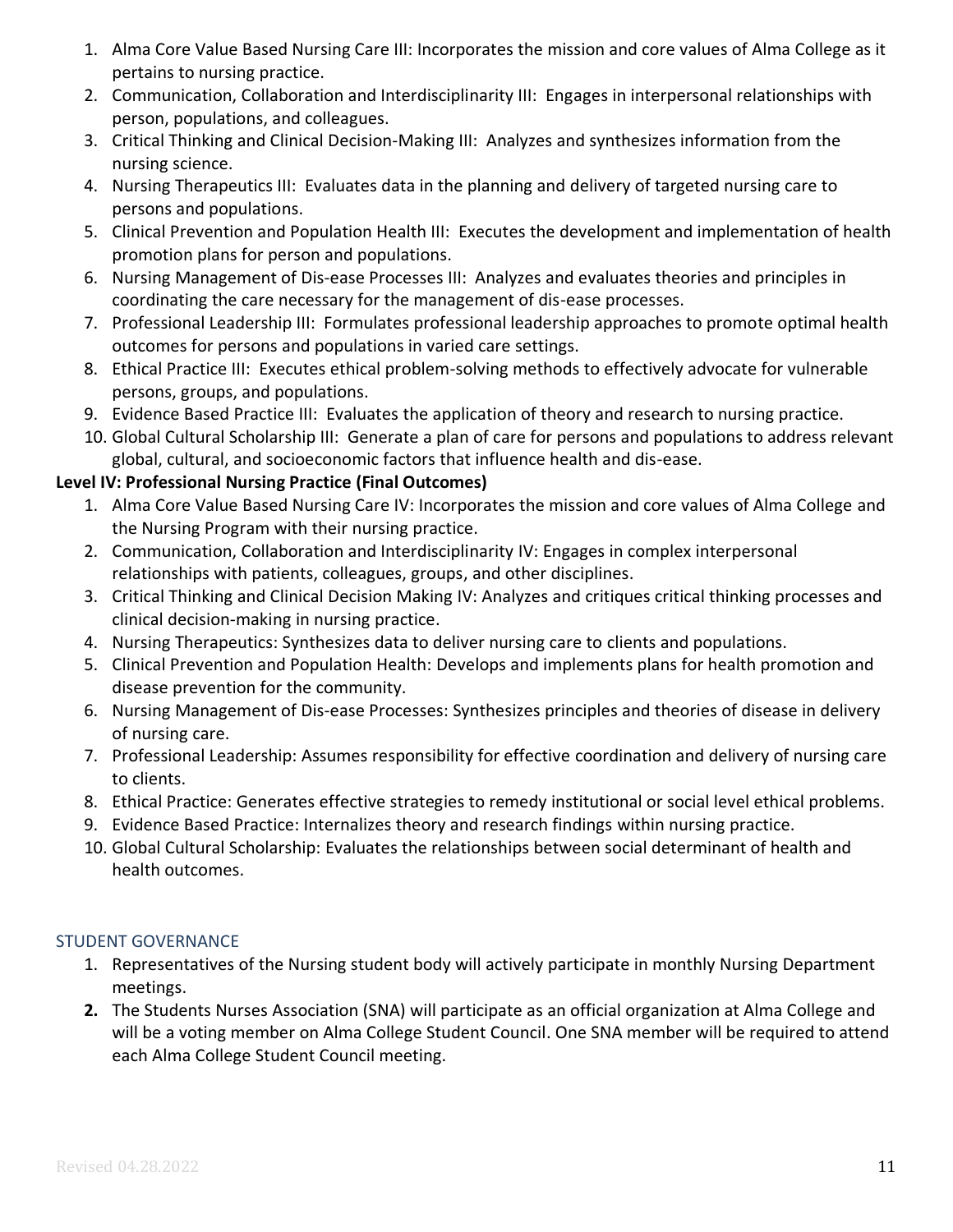<span id="page-11-0"></span>GENERAL INFORMATION: (also available in the Alma College Academic Catalog)

**Faculty Information:** Nursing Faculty offices are located in the Wilcox Building. All faculty phone numbers and email addresses can be found at [inside.alma.edu.](http://inside.alma.edu/)

**Student Communication:** All students are assigned an Alma College email. The Alma College email address is used for all nursing program communication. It is the student's responsibility to regularly access their email account for all information and announcements.

**Course Site:** All courses that students are enrolled in can be accessed on the Canvas website. Students can access syllabi, course information, and handouts on the course site.

**Requirements for the Bachelor of Science in Nursing Degree:** All requirements for the BSN Pre-licensure Nursing Program can be accessed online through the undergraduate catalog.

## <span id="page-11-1"></span>ACADEMIC ADVISING

The Alma College Nursing Program recognizes that the need for guidance continues throughout the learning process. The Assistant Provost assigns faculty advisors at the beginning of each student's first year at Alma College. Academic advising in the Alma College Nursing Program is a shared responsibility between the students and the faculty members. Only assigned advisors, and/or the Program Chair may approve and sign student registration/add-drop forms.

#### <span id="page-11-2"></span>SOCIAL MEDIA POLICY

Social media tools, which facilitate both one-to-many communications and presumably private communications, have grown to become a significant part of how people interact via Internet. Because social media are widely used as promotional tools, personal postings on public media sites can sometimes blur the line between the individual and the institutional voice. This policy provides guidance for members of the Alma College community to protect both their personal reputations and the public image of the institution.

There are substantial differences between individuals representing themselves on public social media sites, individuals representing the Alma College Nursing Program on public social media sites, and individuals using College-hosted social media. This policy is not intended to regulate how individuals conduct themselves in their personal social media actions and interactions. However, it is clear that even a single instance of improper or ill-considered use can do long-term damage to one's reputations, career and to the College. Furthermore, although not intended, never forget as students, faculty, staff, or an administrator you may always be perceived as a representative of the College. It is therefore in the best interest of the College and all members of the College Community to provide its employees with a roadmap for safe, smart use of social media.

The College has a significant investment in College-owned public social media pages and personal sites on College-hosted services, as content on these pages and sites reflect directly on the institution and how it seems by the general public. Therefore, this policy regarding posting content must be strictly adhered to in these contexts.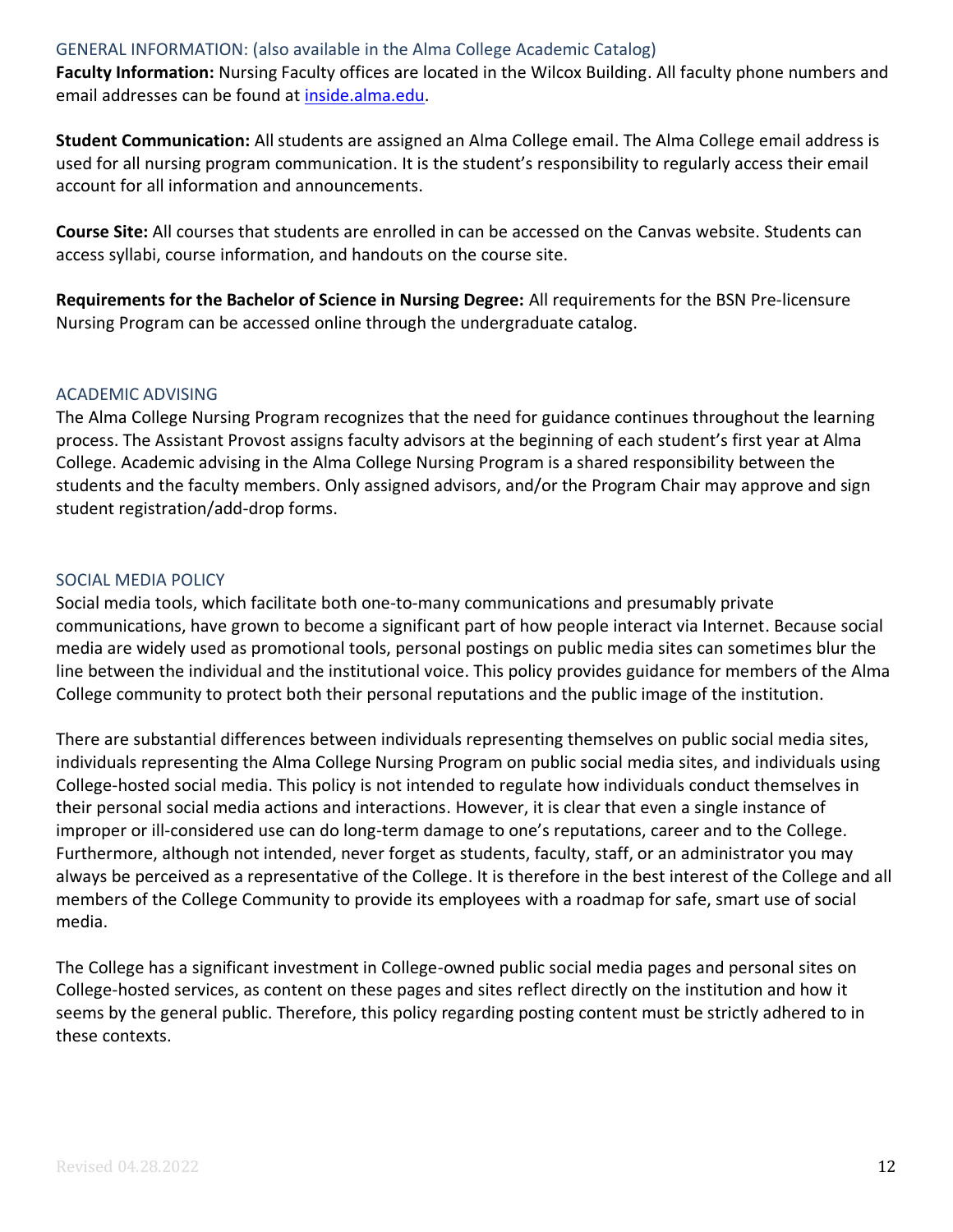While this document will provide more specific guidelines to help navigate particular interactions, all these spring from a set of basic principles:

- 1. Be respectful
- 2. Assume anything you post is public, regardless of privacy settings.
- 3. Assume anything you post is permanent.

## **Social Media Policy Guidelines**

Alma College nursing students and employees are personally responsible for any content they post on Twitter, blogs, wikis, or other social media venues.

- 1. **Be aware of liability**: You are legally responsible for what you post. Take care not to infringe on copyright, defame, or libel others, or otherwise violate the law when posting.
- 2. **Respect copyright:** The College supports and respect the intellectual property rights of copyright holders. Content posted on the Internet must conform to copyright law. Contact the Alma College Library for help posting copyright-compliant content.
- 3. **Respect confidentiality:** Any number of laws and policies (such as HIPAA and FERPA) may affect the confidentiality of information. Be aware of and conform to these laws, as well as broader institutional policies regarding confidentiality of information and good ethical judgment, when posting to social media sites.
- 4. **Respect privacy:** Do not discuss situations involving names or identifiable individuals without their consent. Do not post images, audio, or video of individuals without their consent.
- 5. **Appropriate use of College logo & branding:** College logo and branding should only be used on pages maintained by the College or approval for use must be requested from Marketing and Communications.
- 6. **Be transparent:** Alma students and employees should feel free to identify themselves as such when posting to social media sites. The associate of a College email address with a social media account does not imply College endorsement of content. An individual must make it clear when they are expressing the opinions of the institution. Add a disclaimer if comments *may appear* to be coming from the College. Employees should be in coordination with their supervisor prior to initiating a social media account on behalf of their origination.
- 7. **Be a valued member of the community:** When participating in an online community, content of postings should benefit the members when contributing. Do not use membership purely as a means of promoting yourself or your organization. Do not use the name of the College to endorse products, causes, political parties, or candidates.
- 8. **Do no harm:** Postings, both in content and in substance, must not harm either the College network or the social networks. Do not overload these networks with content that is repetitive, promotional, or will otherwise devalue the service for the rest of the community.
- 9. **Be respectful of others:** Keep a cool head when discussing and debating online. Be passionate on matters about which you are passionate, but always be constructive, exercise discretion, and be respectful of those with whom you disagree.
- 10. **No stalking, flaming, or bullying:** Abusive language, behavior, and content are not appropriate in any context. Do not insult, attack, threaten, or otherwise harass others. Remember that how a message is intended is less important than how it is perceived. If another individual indicates they find behavior threatening, cease this behavior immediately.
- 11. **Think before posting:** Nothing posted on the Internet is truly private. Anything put online can easily be shared and re-shared, and archiving systems preserve even content that has been deleted. As a result,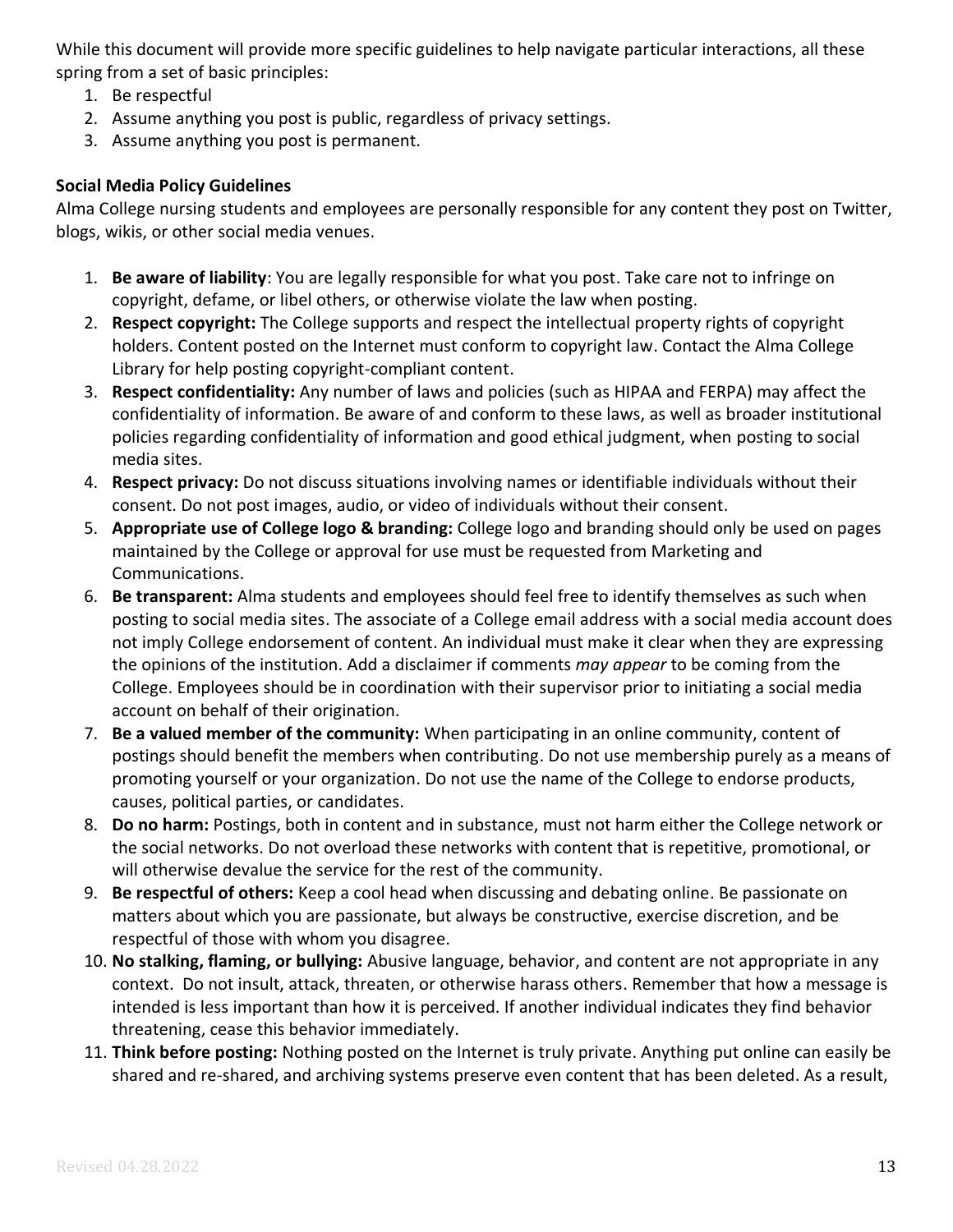content posted privately now may appear in search results for many years to come. Post only content you are comfortable sharing with general public, including current and future employers.

12. **Maintain your social media pages:** When a site or page provides space for the community to interact, usually through comments or other feedback systems, it is important to keep these spaces free of spam and abusive content. Postings in these spaces should be edited to ensure there are no liability issues (e.g., removing links to content that violates copyright or breaks confidentiality rules), but should not be edited because their content is disagreeable.

## **INAPPROPRIATE USE OF SOCIAL MEDIA IN CLINICAL SETTINGS**

In addition to the Alma College Nursing Program Social Media policy, students in clinical agencies are expected to follow all clinical agency policies regarding the use of technology. This includes all tools, computers, online platforms, or software. All students should keep the following in mind:

- 1. Agency computers cannot be used for any personal business
- 2. Electronic devices (cell phones, tablets, etc.) are not allowed within any clinical facility; this includes community clinical sites. If the clinical instructor finds a student with an electronic device during clinical hours the following consequences will occur:
	- a. First offense The student will meet with the Director of Nursing and a professional probation contract will be initiated. The Clinical instructor will document on clinical evaluation and weekly anecdotal note of occurrence.
	- b. Second offense Failure of clinical/course at any point in semester will occur, regardless of how far along the clinical course has progressed.
- 3. Students should never post or discuss any information about patients, families, or clinical agencies on social media platforms (or verbally convey such information outside clinical course or classroom).
- 4. No pictures of patients, families, staff, or units may be taken or posted on any social media platform; even with permission of patient or patient's representative.
- 5. Students should also be cautious about allowing others to take pictures of them in clinical setting, as they cannot control who posts this to social media sites.

*Reference: National Council of State Boards of Nursing, A Nurse's Guide to the Use of Social Media, April 2013.*

## <span id="page-13-0"></span>COLLEGE HEALTH AND COUNSELING SERVICES:

Please see Alma College Student Handbook at<http://www.alma.edu/student-handbook>

## <span id="page-13-1"></span>FAMILY EDUCATIONAL RIGHTS AND PRIVACY ACT (FERPA):

Please see Alma College Student Handbook at<http://www.alma.edu/student-handbook>

## <span id="page-13-2"></span>AMERICANS WITH DISABILITY ACT:

Please see Alma College Student Handbook at<http://www.alma.edu/student-handbook>

## <span id="page-13-3"></span>ALMA COLLEGE NURSING PROGRAM'S POLICY ON LATEX ALLERGY

Latex allergy/sensitivity is a concern for health care professionals. Alma College will make every effort to provide a latex free environment to learners when possible. Individuals who have a known latex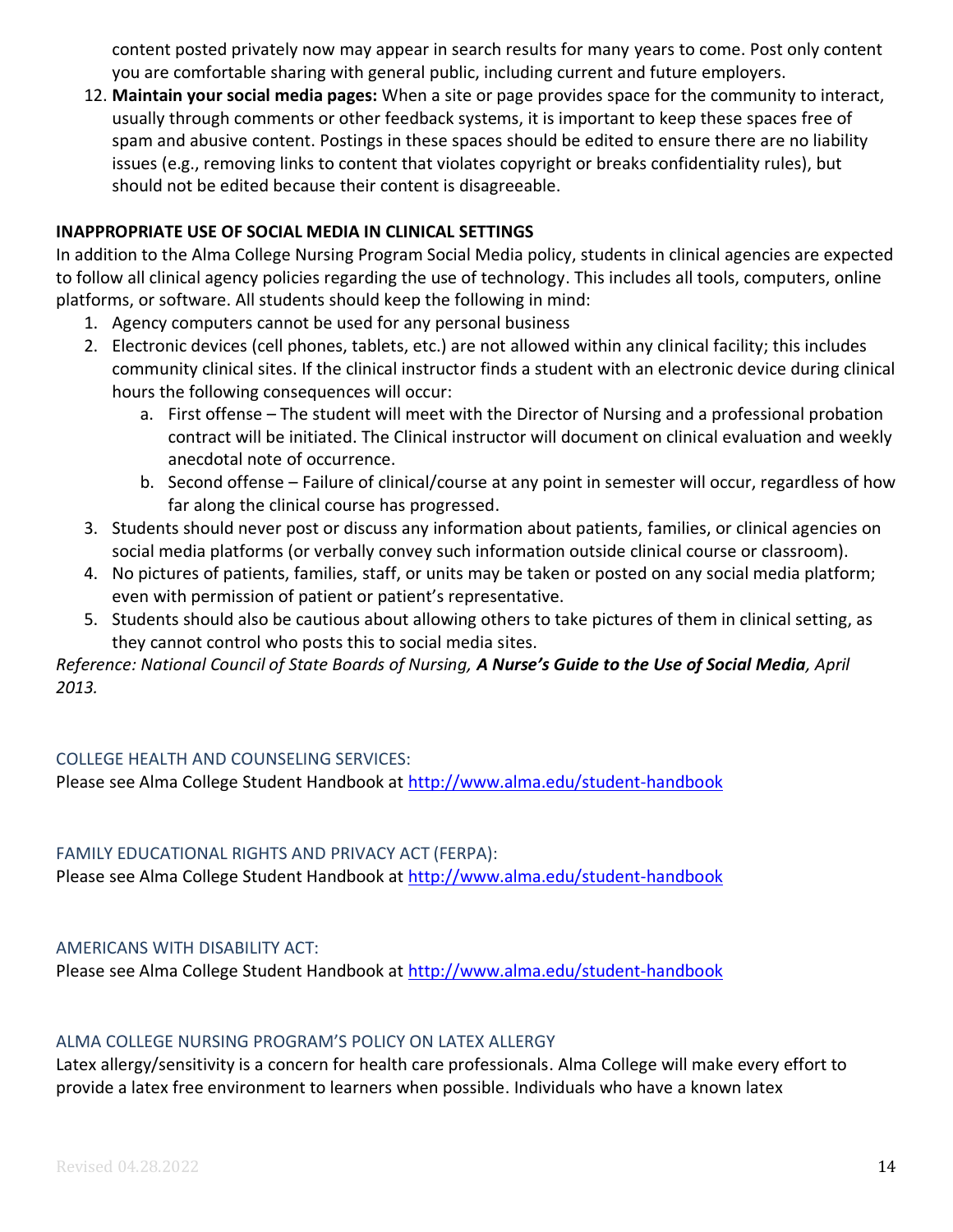allergy/sensitivity are encouraged to consult their personal health care provider prior to entering a health care profession.

Latex products are common in the medical environment. Therefore, an individual with latex allergy/sensitivity wearing alternative vinyl or nitrile gloves is still exposed to latex residue of others working in the area or to latex present in the equipment, models and manikins.

Latex sensitivity and latex allergy are conditions that require accommodation under the Americans with Disabilities Act. The Disability Support Services office notifies the course faculty of necessary disability accommodations. Due to the potential for a medical emergency and in the event that a student discloses the latex sensitivity/allergy to nursing faculty prior to contact with Disability Support Services, the faulty must remove the student from the setting/situation and immediately refer the student to Disability Support Services.

## <span id="page-14-0"></span>REQUIREMENTS FOR CLINICAL PARTICIPATION

The ability to participate in clinical rotations requires that students meet several conditions. First, they must meet and continue to meet the technical standards for the baccalaureate program. In addition, all students must successfully complete a criminal background check, which may include fingerprinting and urine drug screen. Students must have evidence of CPR certification and meet all health requirements related to preventable disease.

The Alma College Nursing Program utilizes the ACEMAPP website [http://www.acemapp.org.](http://www.acemapp.org/) The ACEMAPP system is used to certify educational and healthcare institutions that students have completed certain requirements prior to the start of their clinical placement. This is a web-based online learning platform and provides the vehicle for centralized record keeping of HIPPA, OSHA, and Blood Borne Pathogen requirements that many health care systems require.

All students will be required to complete ACEMAPP certification once a year in the summer before the new academic year and as needed. Failure to complete these mandatory requirements prior to the date determined by the Nursing Department, will result in the administrative withdrawal from the course by the Director of Nursing.

## **Alma College Policy for Criminal Background Checks**

Michigan Public Act 303 of 2002 requires that any individual who regularly provides direct services to patients or residents of nursing homes, county medical care facilities, hospital long-term care units, homes for the aged and adult foster care homes must submit to a criminal background check in order to obtain and maintain clinical privileges. Additionally, many clinical sites affiliated with Alma College for educational purposes have adopted this requirement. The clinical programs of Alma College require students to participate in the care of patients in various health care settings and therefore students are subject to this legislation. Accordingly, passing a criminal background check is a condition for participation in the clinical component of the nursing program.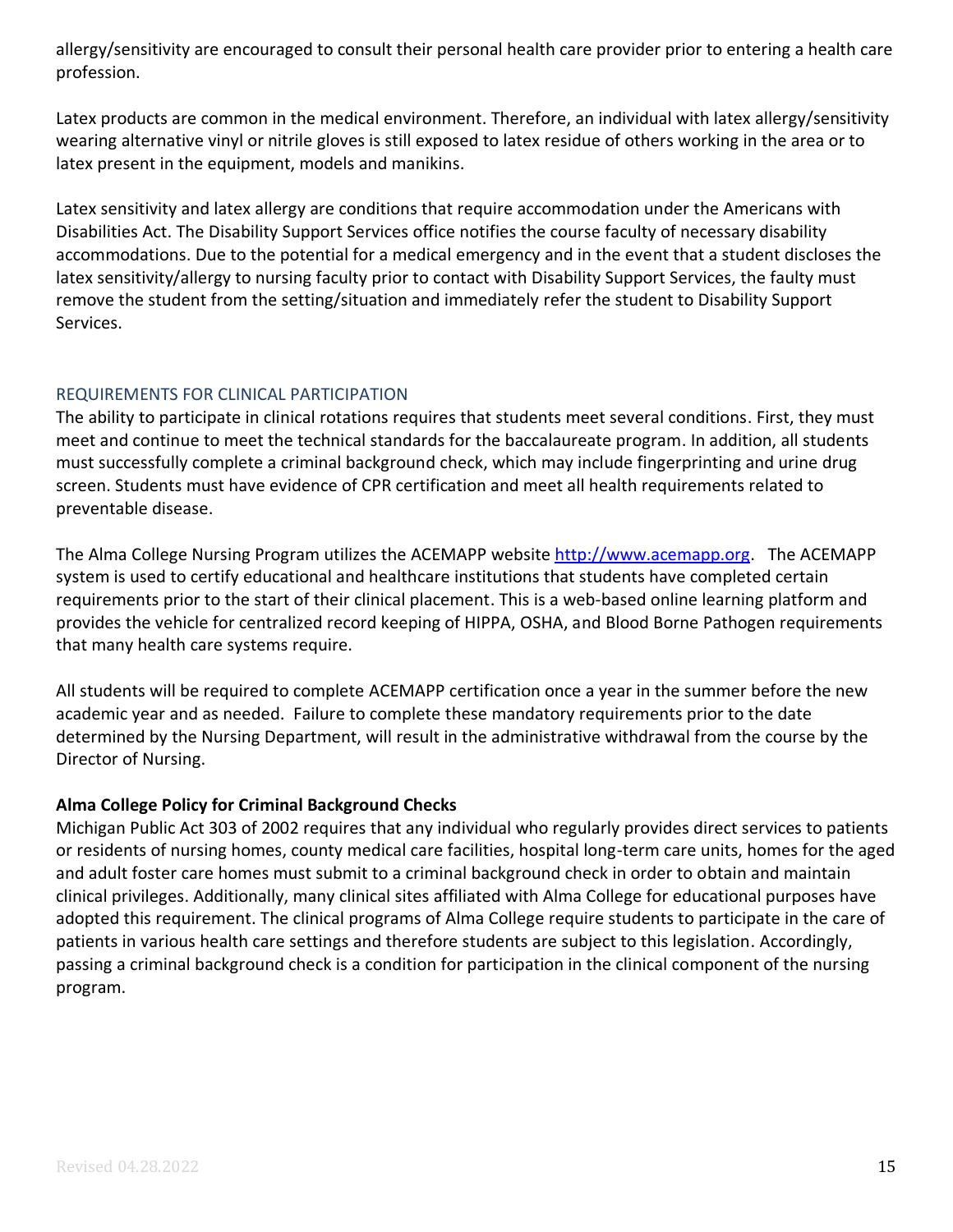The student has a continual obligation to report any criminal conviction to the Director of Nursing within 30 days of its occurrence. Failure to do so, or to comply with any other aspect of this policy, will result in immediate dismissal from the program.

## **Alma College Policy for Drug Screening**

The purpose of this policy is to provide a safe working and learning environment for patients, students, clinical and institutional staff for the clinical programs of Alma College.

Healthcare accreditation organizations mandate that hospitals and other health care agencies require students who participate in the care of patients be subject to the same standards as their employees. Accordingly, submitting a negative urine drug screen is a condition for participation in all of the clinical components of the nursing program.

## **Attendance**

There is little time during the semester to make up missed clinical hours. Each class has a designated number of clinical hours required based on credit hours. Therefore, it is extremely important that students attend all clinical days. Absences for any reason other than illness are not acceptable. A clinical course coordinator will schedule makeup clinical days near the end of the semester. If makeup clinical days are not available, the course coordinator will determine if students who miss clinical time will be given a written assignment to complete or the student may be required to make up missed clinical hours in the simulation lab at the end of the semester. Students must also understand that they should not come to clinical if they are truly ill or injured in such a way that they cannot participate at clinical.

# **Students' FAQs**

## **Are clinical days ever cancelled?**

- All clinicals are cancelled when the college is closed.
- Alma College weather related cancelations are posted on the Alma College website.
- Use common sense do not travel if your safety is at stake.

# **Will a note from a health care provider be required if I miss clinical?** Communicate with the clinical course coordinator about missed clinical time.

- One clinical day missed due to illness: No, a note is not required.
- More than one clinical week missed due to illness: Yes, a note is required.
- Updated medical clearance is needed for health issues that develop after enrollment in the nursing program. For example, illness, injury, or surgery prior to or during the clinical experience
	- o Submit written medical approval from a health care provider to the clinical coordinator in order to return to clinical practice.
	- o The note must document the student's ability to function as a student nurse at full capacity, in the acute care or community health setting.
- An injury sustained after medical form completed required medical clearance. Students cannot perform clinical duties if they are not cleared by a medical provider to return to full capacity.

# **When should I stay home from clinical if sick?**

Use best judgment and common sense to determine if you are too ill to attend clinical experiences. Remember, patients in the hospital often have weakened immune systems and your first responsibility is patient safety. The following guidelines will help with this decision-making process.

• Make sure you have contact information for your clinical instructor and the unit at the hospital or agency you are assigned to, from the first day of clinical.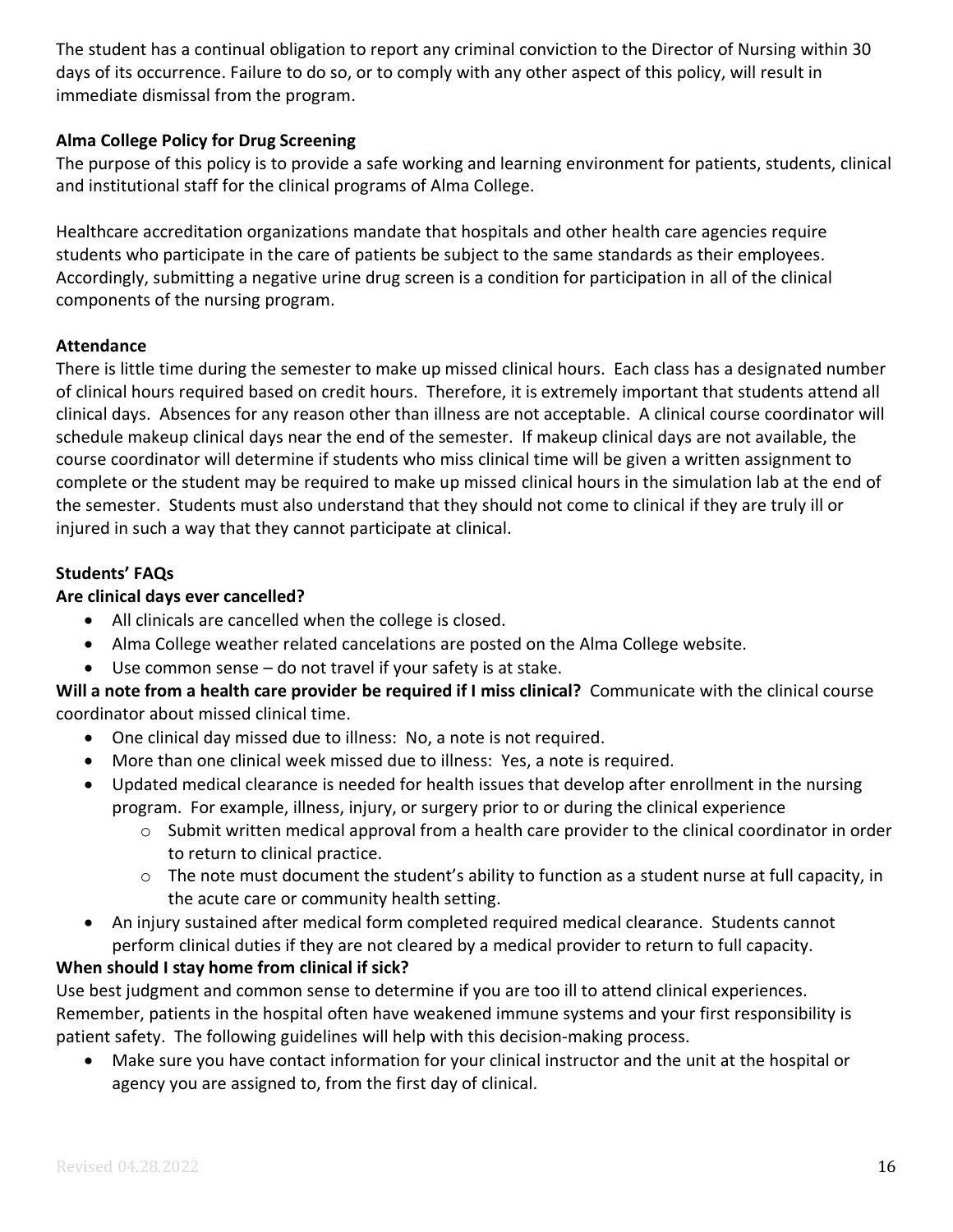- Notify your clinical instructor as previously agreed upon, as soon as you make the determination that you are too ill to attend clinical.
- Have a thermometer to check your temperature if you are feeling ill.

Students may need help determining if they are "sick enough" to stay home from clinical. Students should not attend clinical if they:

- Have a fever (temperature above 100°F or 38°C)
	- $\circ$  Students should be free of fever for a full 24 hours without medications that lower temperature such as acetaminophen (Tylenol) or ibuprofen (Advil)—before returning to clinical
- Have an open wound
	- o Students in OB cannot attend clinical if they have any cold sores or herpes infections that are exposed.
- Have vomiting and/or diarrhea
- Have an undiagnosed rash on exposed skin
- Are on medications that cause significant drowsiness or make them unsafe to drive
- Have been on antibiotics for less than 24 hours for a communicable bacterial infection

#### <span id="page-16-0"></span>TECHNICAL STANDARDS FOR THE BACCALAUREATE PROGRAM

A successful student in the Alma College Nursing Program must have the abilities and skills in five categories: observation, communication, motor, intellectual, and behavioral/social. Reasonable accommodations for students with documented disabilities will be considered on an individual basis, but a student must be able to perform in an independent manner throughout the entire program. The following skills are required with or without accommodation:

#### **Observation** (visual, auditory, tactile)

- Ability to gather written documents and information of clients in a variety of settings.
- Obtain information of a client's presentation of physiological and physical indices (e.g., verbal, visual, and tactile).
- Ability to perform all aspects of health assessments in clients across the lifespan in a variety of settings.
- Ability to conduct psychomotor activities related to patient safety (e.g., manipulate a syringe; accurately identify a dosage; ability to detect changes in skin color, temperature, and texture).
- Ability to distinguish auditory sounds related to client phenomena (differentiates sounds such as heart and lung; hear alarms).

#### **Communication** (written and verbal)

- Communicate clearly, accurately and effectively with clients, families, and health team members.
- Ability to give and receive verbal directions during a stressful health-related event

#### **Motor** (physical ability)

- Ability to lift within a safe range
- Grasp and manipulate large and small objects

#### **Intellectual** (cognitive and judgment)

• Ability to assess, understand and analyze health-related data in a variety of health-related situations in order to provide safe care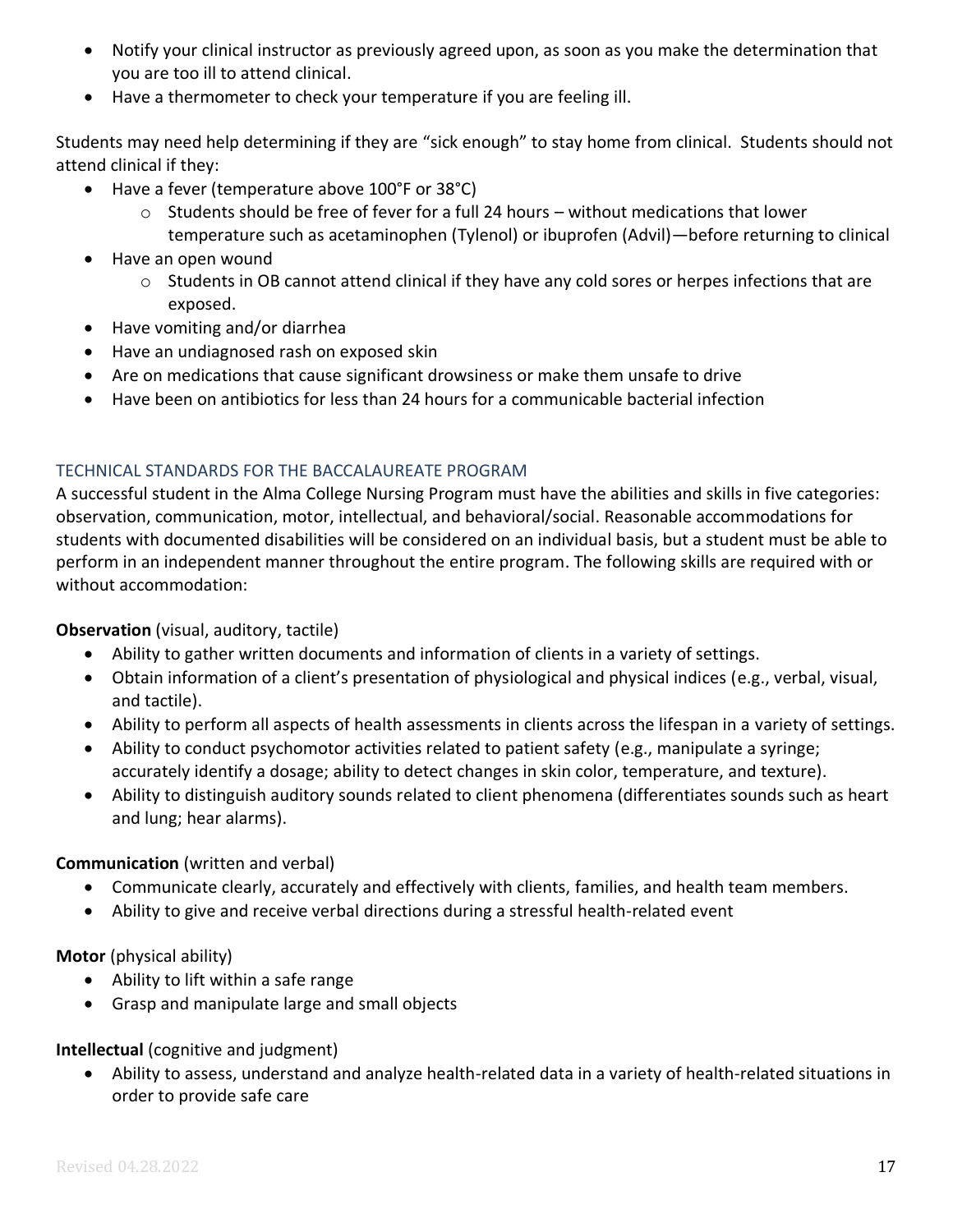• Ability to reason and integrate health-related information in a health-related context to provide safe nursing care.

#### **Behavior and Social Attributes** (emotional)

- Ability to demonstrate the emotional health necessary to engage, and interact with clients, families, and health-team members to provide safe nursing care.
- Ability to always engage in a safe health care environment without evidence of substance use or addition, which has the potential to impair the ability to render safe nursing care.

#### <span id="page-17-0"></span>CPR REQUIREMENTS

Prior to the start of clinical rotations, all students are required to present evidence of current certification for cardiopulmonary resuscitation (CPR), Healthcare Provider Course. The certification card must indicate you completed the Healthcare Provider Course. If the American Red Cross issues the card, it must indicate you completed CPR for the Professional Rescuer. CPR certification must be current for the entire year in which the student is on clinical rotation.

CPR courses are available through several agencies, including the American Red Cross and The American Heart Association. In addition, some local hospitals may permit students to enroll in the CPR classes offered through their staff development departments.

## <span id="page-17-1"></span>STUDENT HEALTH POLICY ON VACCINE AND OTHER PREVENTABLE DISEASES

On the basis of documented nosocomial transmission, health care personnel (HCP) are considered to be at significant risk for acquiring or transmitting influenza, hepatitis B, measles, mumps, rubella, and varicella. All of these diseases are vaccine preventable. The Alma College Nursing Program requires all incoming students to demonstrate immunity to or vaccination for these diseases. The Alma College Nursing Program and our clinical partners reserve the right to withdraw a student who does not demonstrate compliance with vaccine and other health requirements. Students with a documented allergy or adverse event are responsible for providing the appropriate documentation to the clinical agency for review. The clinical agency may or may not allow the student to participate in clinical activities at their site. In the event a student fails to submit proper documentation by the specified date, a registration hold may be placed on the account of the student or the student may be withdrawn from the clinical course and not allowed to progress.

The following summarizes the health requirements related to vaccine-preventable disease and nosocomial infection:

**Measles, mumps, rubella and varicella:** The Alma College Nursing Program requires that each student ensure that they are immune to the usual childhood illnesses; particularly measles (rubeola), mumps and rubella as well as varicella.

**Tetanus, Diphtheria and Pertussis (Tdap):** Healthcare workers under 65 who have direct patient contact in hospitals or clinics must get a booster dose of Tdap. *There is no minimum interval for tetanus.* All adults must get a booster dose of Tdap every ten (10) years.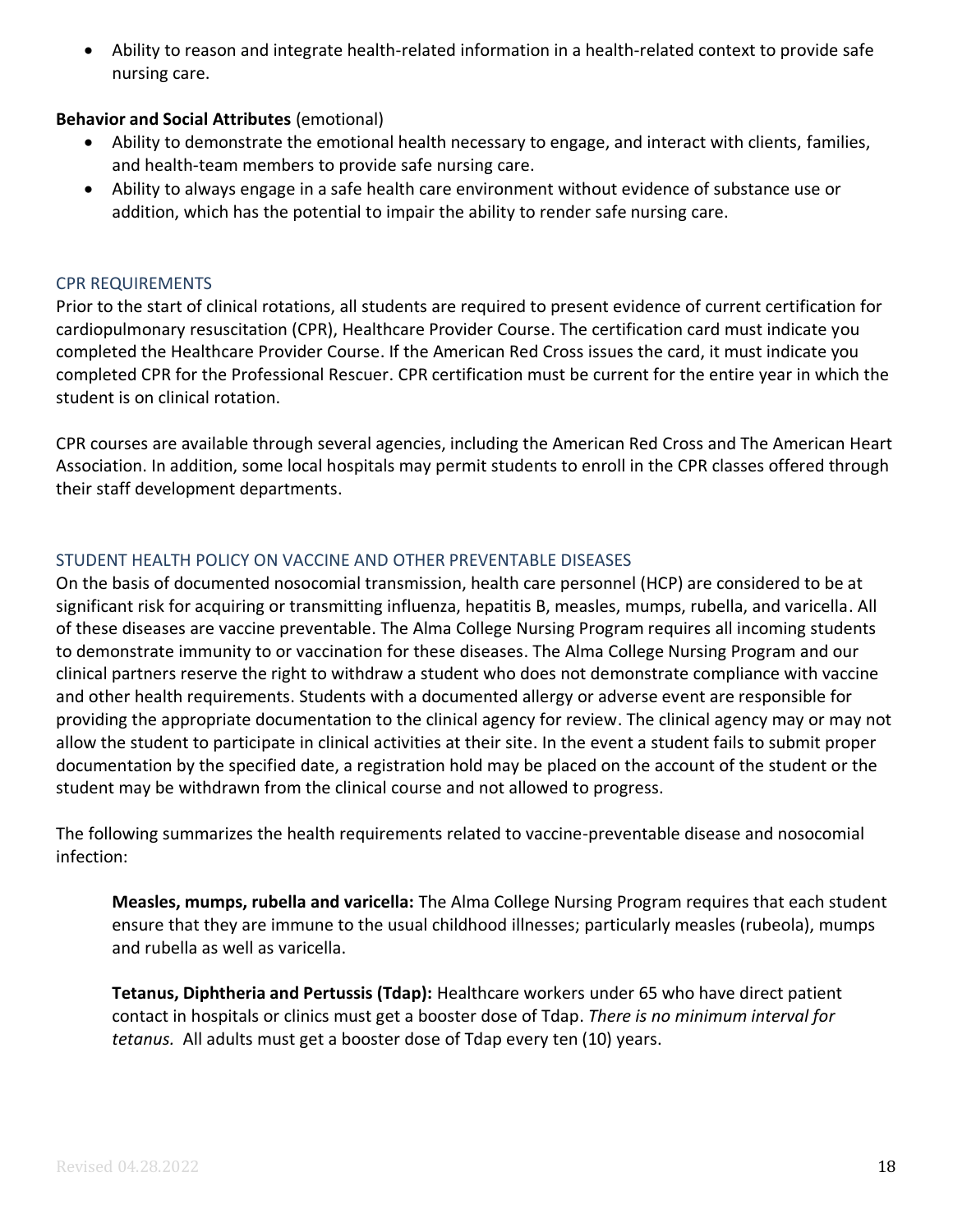**Hepatitis B:** The Alma College Nursing Program's policy on Hepatitis B is consistent with the current CDC guidelines. All students must have at least begun the Hepatitis B vaccination series prior to beginning of the program. Post vaccination testing for antibody to Hepatitis B surface antigen (Anti-HBs) response is required, and should be done 1-2 months following the last dose. If the student has documentation that he or she received the Hepatitis B vaccine in the past, but did not have post vaccination testing for the presence of anti-HBs response, that student does not need to show proof of immunity. In the event that the student chooses not to obtain the Hepatitis B vaccination and proof of immunity, and signed declination must be received prior to the beginning of training. Students who are known to be Hepatitis B Virus-infected are subject to the CDC guidelines for management of Hepatitis B-Virus infected health-care providers and students. Accessed at:

[http://www.cdc.gov/mmwr/preview/mmwrhtml/rr6103a1.htm?s\\_cid=rr6103a1\\_e](http://www.cdc.gov/mmwr/preview/mmwrhtml/rr6103a1.htm?s_cid=rr6103a1_e)

**Tuberculosis Status:** Students must have documentation of current TB status, and will be annually required to update this screening. Some clinical sites where exposure is more likely may require more frequent screening. Students may be required to obtain x-ray examinations every three years if medically indicated.

**Influenza:** As of January 2007, the Joint Commission on Accreditation of Healthcare Organizations issued a standard for accredited organizations requiring influenza vaccine for their staff, volunteers, and licensed independent practitioners who have patient contact. All students must receive an annual influenza vaccine by October 31 of each year.

#### <span id="page-18-0"></span>**OSHA**

The Program and the College observe and enforce all applicable OSHA standards for blood borne pathogens. The Alma College Nursing Program requires annual education requiring these pathogens and the risks of exposure. The Program utilizes only those clinical training sites which comply with OSHA standards for availability of protective equipment against exposure; the College reserves the right to limit or curtail a student's clinical opportunities in the event that proof of completion of the annual education on blood borne pathogens is not available, and required records of student's health are not submitted and/or maintained. The ACEMAPP system provides the web-based educational program for OSHA standards and blood borne pathogens.

#### <span id="page-18-1"></span>LIABILITY INSURANCE

All students are covered by professional liability insurance through Alma College while they are enrolled in clinical nursing courses. The students nurse is covered by the Alma College malpractice insurance **only** in clinical rotations that are part of the educational program of the Alma College Nursing Program.

#### <span id="page-18-2"></span>MEDICATION CALCULATION POLICY

Students must demonstrate medication calculation competency as they progress through the pre-licensure nursing program. Students have three (3) opportunities to achieve a 90% or higher score in order to demonstrate competency. Deadlines for meeting the competency are established and published in the course syllabi. Students who enroll in the courses in which medication calculation competency is required will be notified of the dates for achieving medication calculation competency. Students cannot administer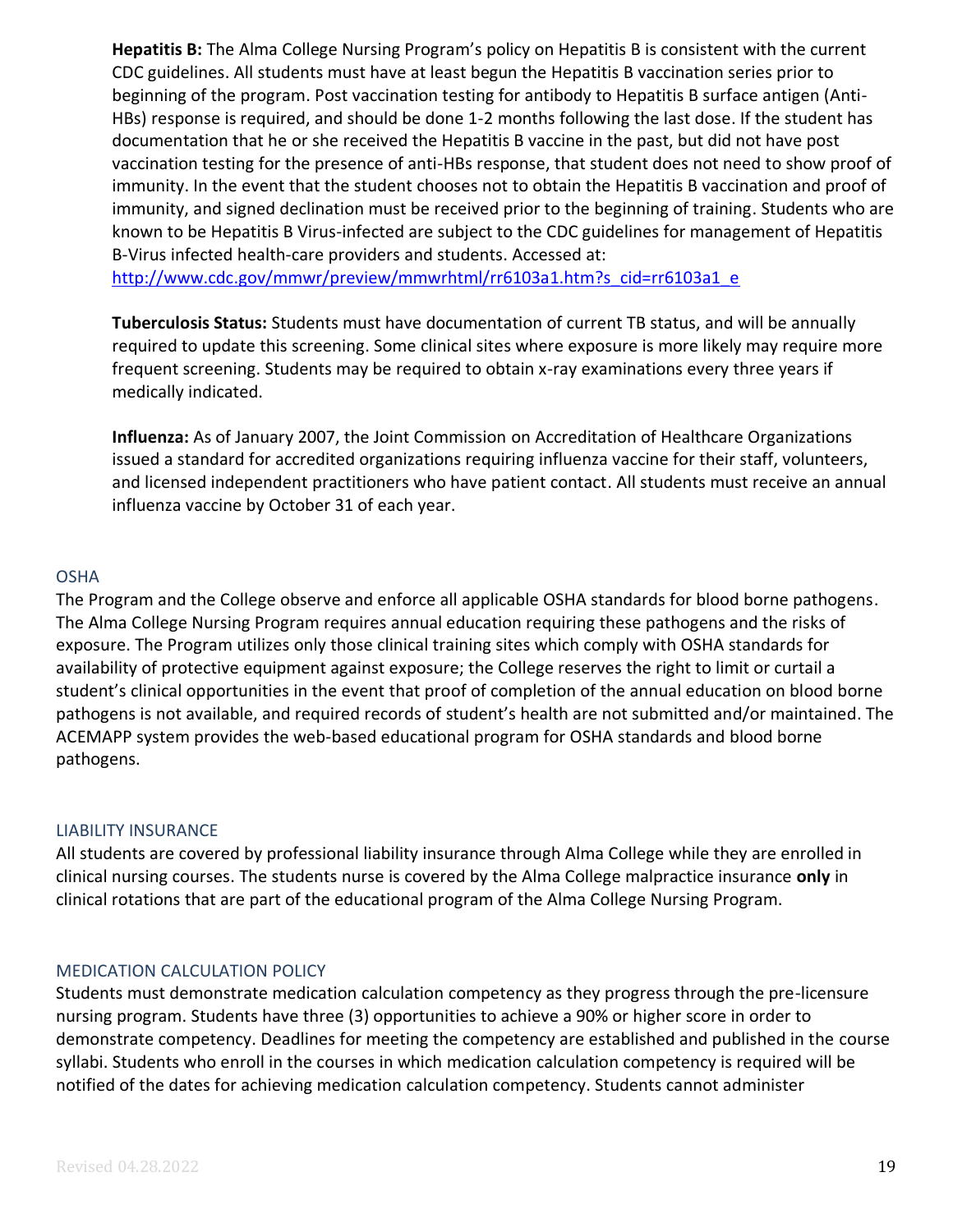medications until the competency is met for that course/level. Students who do not meet deadlines or achieve the required score will be withdrawn from the clinical course(s) and the lecture course(s) they are registered for that requires the competency. Every attempt will be made for the medication calculation exam to be scheduled prior to the College's published date for 100% tuition refund.

## <span id="page-19-0"></span>ACADEMIC AND PROFESSIONAL INTEGRITY

## **Faculty Responsibilities**

Through their academic and professional work, faculty members are expected to conduct themselves in a fair and conscientious manner in accordance with the ethical standards generally recognized within the academic community as well as those of the nursing profession. Members of the faculty are expected to (except in cases of illness or other compelling circumstances):

- 1. Meet scheduled classes and appointments.
- 2. Be available at reasonable times for classes and other meetings
- 3. Perform grading duties in a timely manner
- 4. Communicate with students who have earned a failing grade prior to submitting the grade to the Registrar. (The purpose of this is to ensure that the grade was arrived at accurately and fairly as well as to allow the student to present information relative to the grades)
- 5. Describe to the students in writing at the beginning of a course the content and objectives along with the methods and standards of evaluation. This description of evaluation must include description of the relative weight to be assigned to various factors; base all academic evaluation upon good-faith professional judgment.
- 6. Describe to students in writing at the beginning of a course the content and objectives along with the methods and standards of evaluation. This description of evaluation must include description of the relative weight to be assigned to various factors; base all academic evaluation upon good-faith professional judgment.
- 7. Not consider, in academic evaluations, factors such as race, color, religion, gender, age, national origin, handicap, political or cultural affiliation, lifestyle, activities or behavior outside the classroom unrelated to academic and professional achievement.
- 8. Respect confidentiality of student information contained in College academic records. Faculty may release such information in connection with intra-College business, including releasing information to clinical preceptors and affiliate faculty without student consent, or as required by law.
- 9. Not exploit professional relationships with students for private advantage; and refrain from soliciting the assistance of students for private purposes in a manner that infringes upon such students' freedom of choice.
- 10. Give appropriate recognition to contributions made by students in research, publication, service, or other activities.
- 11. Refrain from any activity which involves risk to the health and safety of a student, except with the student's informed consent, and, where applicable, in accordance with the College policy relating to the use of human subjects in experimentation.
- 12. Respect the dignity of each student individually and all students collectively in the classroom, laboratory and clinics; in communication, either face-to-face or electronically; and in all other academic contexts.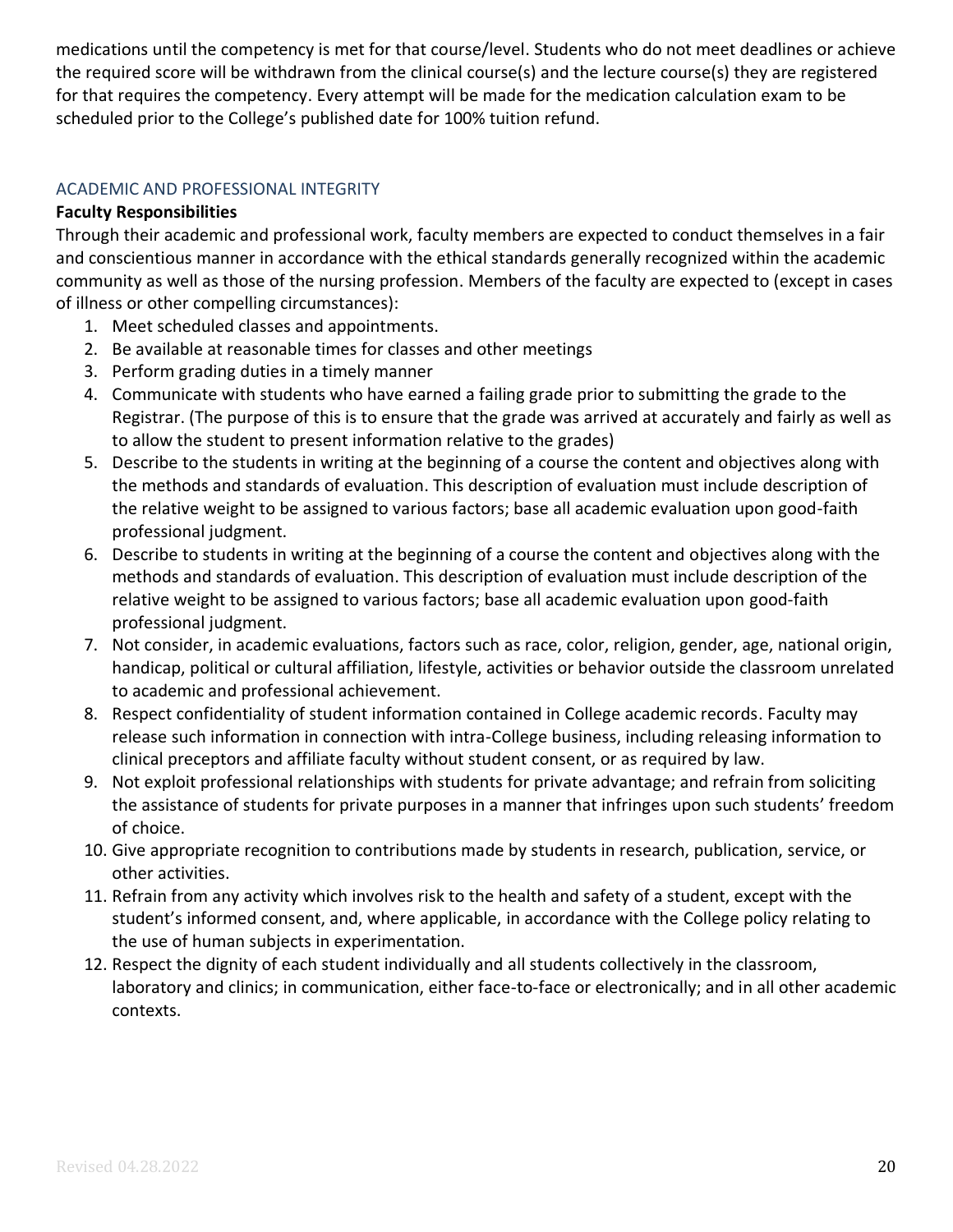### **Student Responsibilities**

In their academic and professional work, students are expected to conduct themselves in a fair and conscientious manner in accordance with ethical standards generally recognized within the academic community as well as those of the nursing profession. Members of the student body are expected to (except in cases of illness or other compelling circumstances):

- 1. Attend all scheduled classes and appointments.
- 2. Prepare for all classes and other meetings.
- 3. Submit all assignments on time.
- 4. When progress in a course is below expected graduate standards, the students should meet with faculty to discuss.
- 5. Not consider, in any interactions with peers, faculty, staff, clinical preceptors or patients (real or simulated), factors such as race, color, religion, gender, age, national origin, handicap, political or cultural affiliation, lifestyle, activities or behavior unrelated to the academic and professional achievement.
- 6. Not exploit professional relationships with students, or faculty for private advantage; and refrain from soliciting assistance of peers for private purposes in a manner which infringes upon each individual's freedom of choice.
- 7. Refrain from any activity which involves risk to health and safety of a peer, faculty or staff, except with informed consent, and where applicable, in accordance with the College policy relating to the use of human subjects in experimentation.
- 8. Respect the dignity of each student, faculty, staff member and preceptor individually and all colleagues
- 9. Submit course and instructor evaluations providing constructive feedback for course and teaching improvement efforts and to contribute to curriculum assessment, revision and the accreditation process.

## <span id="page-20-0"></span>ALMA COLLEGE ACADEMIC DISHONESTY

Please see Alma College Student Handbook at<http://www.alma.edu/student-handbook>

# <span id="page-20-1"></span>ALMA COLLEGE NURSING PROGRAM POLICIES FOR ADMISSION & PROGRESSION

## **Admission and Progression Guidelines**

- 1. Guidelines for admission
	- a. High School GPA of 3.0 or evaluation by Nursing Program Director
	- b. Goal Statement (Essay)
- 2. Admission process
	- a. Submit GPA for review
	- b. Candidates that meet requirements will be considered for admittance to the program
- 3. Entry Points
	- a. A student wishing to enter the program after their sophomore year (winter semester)
		- i. Availability of an open slot in the nursing program
		- ii. Student maintaining a 2.5 GPA overall and a minimum grade of a C in Anatomy and Physiology 1 and 2 (IPH 231 and IPH 232), Pathophysiology (IPH 328), and Pharmacology (IPH 340).
- 4. Satisfactory progression and completion of nursing program
	- a. Must maintain a minimum 2.5 (BC) GPA overall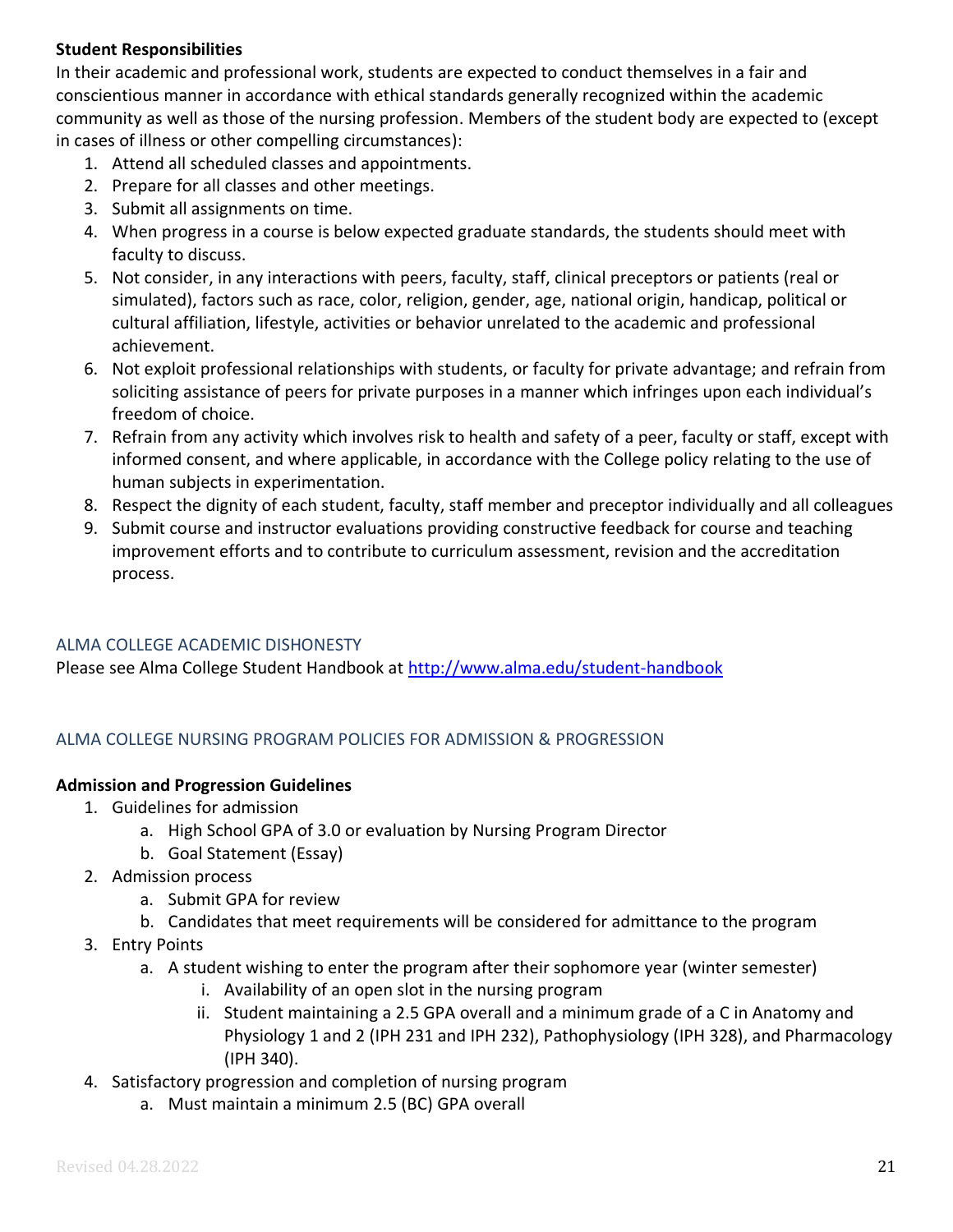- b. Must have a minimum grade of a C in Anatomy and Physiology 1 and 2 (IPH 231 and IPH 232), Pathophysiology (IPH 328), and Pharmacology (IPH 340).
- c. Must achieve a minimum grade of a 2.5 (BC) in all nursing (NUR) courses
- d. Must maintain a GPA of 3.0 in nursing (NUR) courses
- e. Students who receive less than a satisfactory grade of C (2.0) in the sciences (these science classes can be repeated) or less than a BC (2.5) in nursing courses (NUR) cannot proceed with the nursing program.
	- i. The student must retake a NUR course to achieve a passing grade BC (2.5)
	- ii. The student can only repeat one NUR course, and can only repeat the course one time
	- iii. A total of two initial unsatisfactory grades in any nursing course (NUR) will make the student ineligible to continue in the nursing program

iv.

#### **Grading Scale**

The following grading scale is used for all nursing courses.

| <b>GPA</b> | Grade     |
|------------|-----------|
| 4.0        | А         |
| 3.5        | AB        |
| 3.0        | B         |
| 2.5        | BС        |
| 2.0        | C         |
| 1.5        | <b>CD</b> |
| 1.0        | D         |
| 0.5        | DE        |
| 0.0        | E         |

## **COURSE GRADING POLICY**

- 1. Successful completion of **all** nursing courses (NUR) is dependent upon achievement of a minimum of 2.5 (BC) in each course and a minimum GPA of 3.0 in nursing courses.
- 2. A student must achieve a grade of 2.5 (BC) or better on all essential evaluation criteria of a course in order to pass a nursing course (NUR).
- 3. If a student is successful in the theory course but is unsuccessful in the co-requisite clinical practicum, the student would need to repeat both the theory course as well as the clinical practicum.
- 4. The student must successfully achieve both theory and practicum objectives with a passing grade in order to be eligible for progression to the next nursing course. Students must complete all of the courses of one tier before they can progress to the next level.

**Incomplete Grade Policy** (See Alma College Academic Catalog)

**Withdrawal Policy** (See Alma College Academic Catalog)

#### <span id="page-21-0"></span>PROFESSIONAL AND ETHICAL CONDUCT POLICY AND PROCEDURES

Students enrolled in Alma College Nursing Program are expected to adhere to a standard of behavior consistent with the high standards of the nursing profession. Compliance with all institutional rules and regulations, city, state and federal law is expected.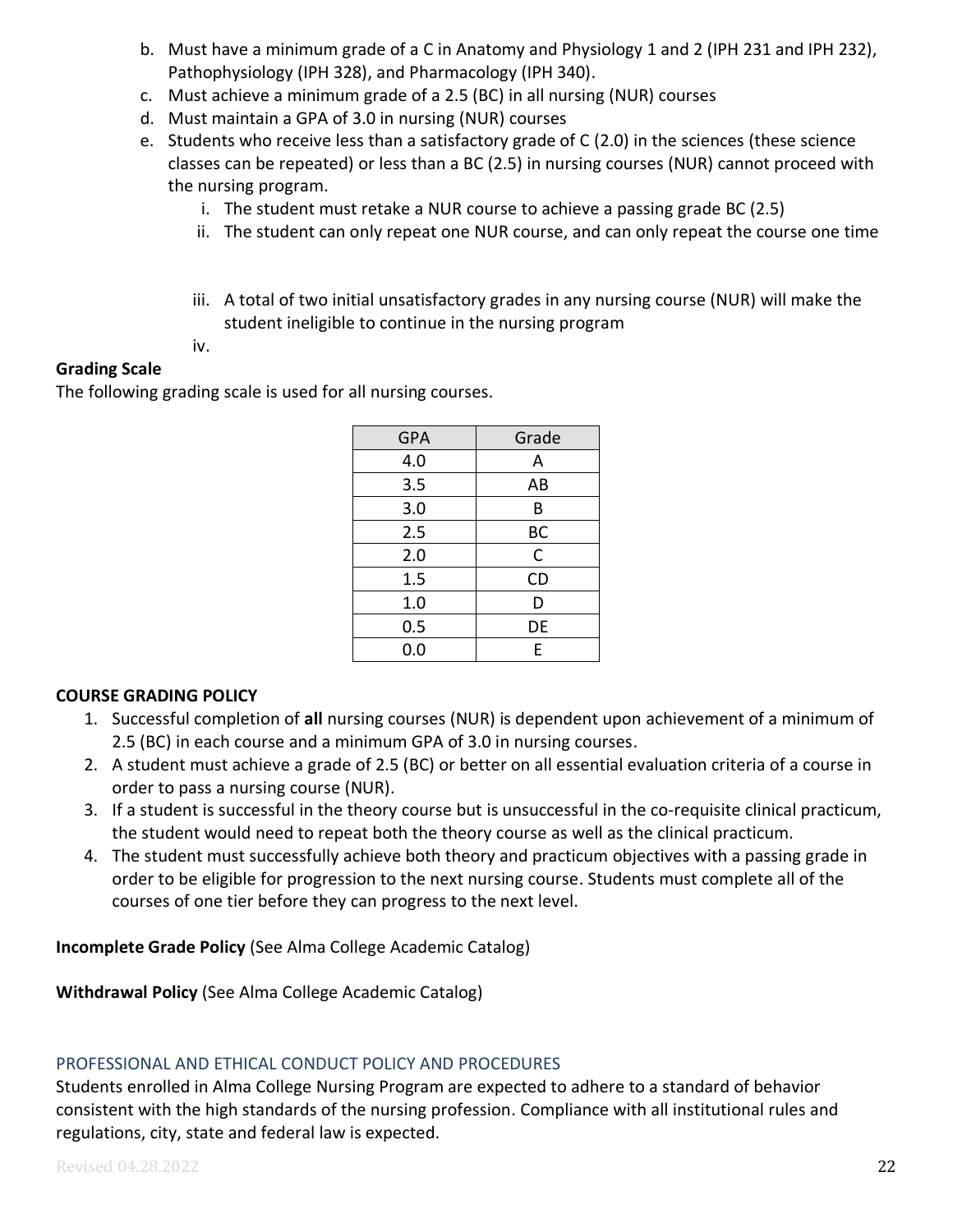As stated in the ANA Code of Ethics, a successful professional should demonstrate such characteristics as open-mindedness, tolerance of ambiguity, objectivity, emotional stability, personal security, appropriate interpersonal skills to effectively and confidently communicate with others across racial, cultural, or gender lines; and a willingness to learn and grow professionally.

# **Student Conduct Evaluations Include the Following**

- 1. **Concern for the welfare of patients (real or simulated), faculty, staff and peers as evidenced by:** A thoughtful and professional attitude manifesting concern for the total person; avoidance of offensive gestures, inappropriate remarks, or remarks with sexual overtones; treatment of patients, peers, staff and faculty with respect and dignity both in their presence and in discussions with others.
- 2. **Concern for the rights of others, shown by:** Dealing with class peers, professional and staff personnel, and with all other members of the health team in a considerate manner and with a spirit of cooperation; acting with an egalitarian spirit towards all persons encountered in a classroom setting or a professional capacity regardless of race, religion, gender, sexual orientation or disability.
- 3. **Responsibility to duty, which involves:** Effectively undertaking duties with alacrity and preserving until complete, or notifying responsible persons of problems; punctual attendance at classes, labs, rounds, conferences and clinical duties, or offering appropriate explanation when unable to be present; notifying course directors and supervising house officers of absence or inability to carry out duties; seeing patients regularly and assuming responsibility for their care with appropriate supervision; identifying emergencies and responding appropriately; insuring that he/she can be located when on duty by faculty or staff personnel; dependability; and assuming and appropriate and equitable share of duties among peers.
- 4. **Teach-ability, which means:** Accepting teaching, guidance and feedback, the ability to discern one's own strengths and weaknesses and taking steps to correct shortcomings; acknowledging limitations; the ability to work with others and the ability to work with authority.
- 5. **Trustworthiness, that is:** Being truthful, ethical, and intellectually honest in communication with others; acceptance of responsibility for meeting multiple demands by established proper priorities and by completing work; discerning accurately when supervision or advice is needed before acting; and maintaining confidentiality of information concerning patients.
- 6. **Professional demeanor, which means:** Neat and clean appearance in attire that is acceptable as professional to the patient population; maintaining equilibrium under pressures of fatigue, professional stress, or personal problems; avoidance of the effects of alcohol or of drugs while on duty or while attending class.

It is not possible to enumerate all forms of inappropriate behavior, which would raise serious questions concerning a student's status as a health professional in training. The following, however, are examples of behavior, which would constitute a violation of professional standards:

- Harassment, harm, abuse, damage, or theft to or of any person or property including copying of copywrite materials or plagiarism and copying software on Alma College Nursing Program grounds or property owned by any hospital/clinic, affiliated institution/organization, or individual to which the student may be assigned.
- Entering or using Alma College Nursing Program or affiliated hospital/clinical facilities without authorization or disrupting teaching, research, administrative, or student functions of the College
- Conviction of a felony.
- Participating in academic or clinical endeavors of Alma College Nursing Program or its affiliated institutions while under the influence of alcohol, a controlled substance, or illicit drugs. Unlawful use, possession, or distribution of illegal drugs and alcohol.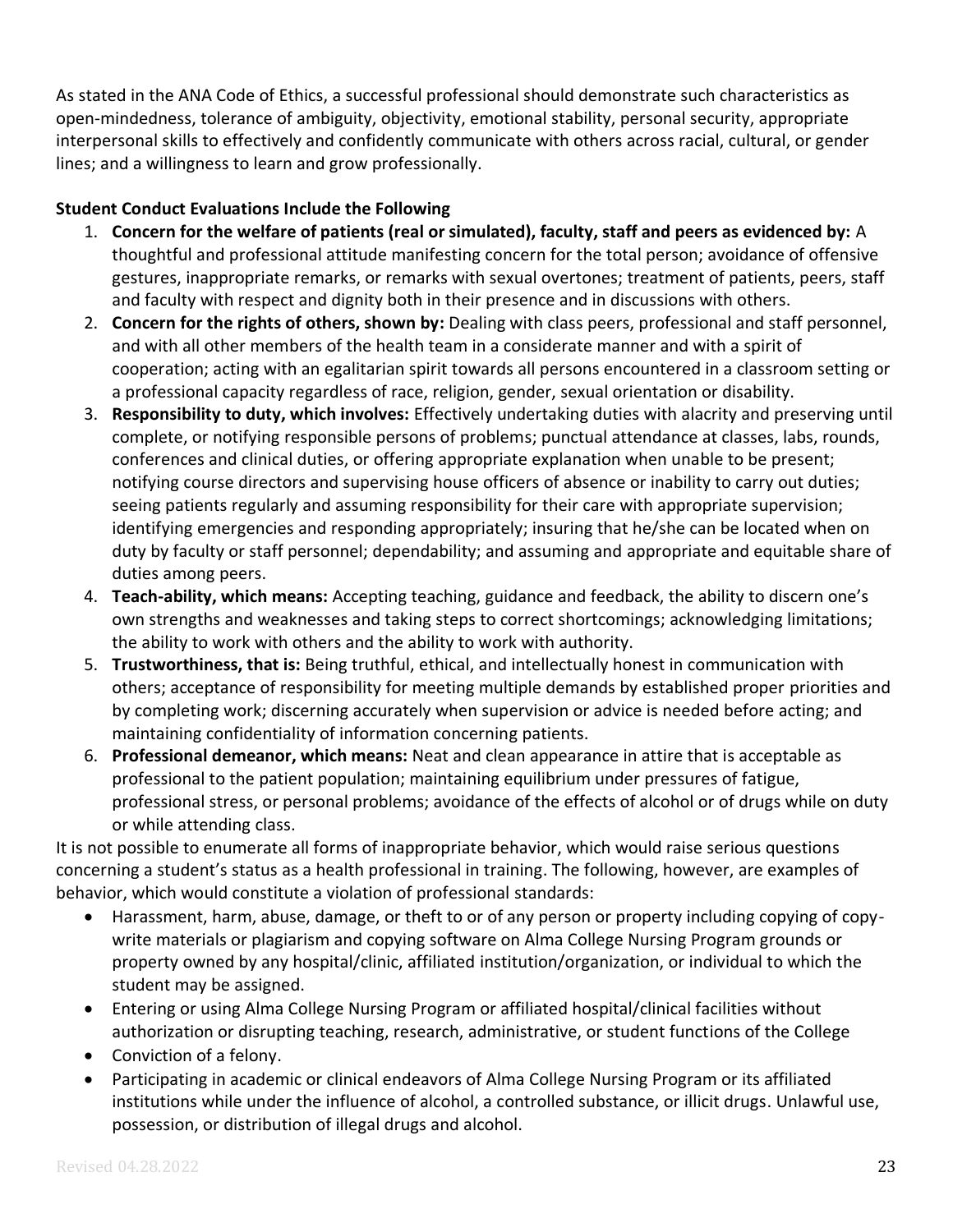- Placing a patient in needless jeopardy or unethical disclosure of privilege information.
- Behavior or grooming which elicits a lack of respect and confidence from a patient, faculty, and colleagues.
- Abusive, disrespectful, or sexually inappropriate conduct (verbal, written, or electronically communicated) toward or about members of the faculty, preceptors, administrative or professional staff, employees, students, patients, or visitors to Alma College Nursing Program and/or its affiliated institutions.
- Cheating on exams or assignments.
- Fabrication of research results, transmission of false information to faculty, staff, administration, College officials, preceptors, or clinical site personnel, falsifying or inappropriately altering medical, research, or academic records or documents, forgery of another person's signature or alternation of a medical record, test, or document.
- Violation of any other established rules and regulations of Alma College Nursing Program, hospital, or any affiliated institution (as used in the above examples).
- Alma College Nursing Program premises and property shall include the premises and property of any affiliated institution where Alma College Nursing Program students pursue activities for academic credit.

**Any breach of professional conduct will result in sanction. This may range from counseling by faculty, level coordinator or Director of Nursing to the most serious sanction, dismissal. Incidences of repetitive unprofessional behavior or a serious breach of behavior will be reported to the Director of Nursing and the Provost. The Director of Nursing and the Provost will determine the level of sanction, which can range from reprimand to dismissal. A decision of dismissal for professional behavior is final.**

If the unprofessional behavior occurs at a clinical site, the student will be sent home immediately from the clinical site and will not return until the incident has been investigated. The clinical instructor will notify the Director of Nursing of the incident.

## <span id="page-23-0"></span>PROFESSIONAL DECORUM POLICY

The nursing student is a representative of the nursing profession and Alma College Nursing Program. The maintenance of a professional appearance and demeanor facilitates the acceptance of the profession and the individual by patients and other health professionals. It is expected that students will assume responsibility for observing the guidelines on professional attire and demeanor.

#### POLICIES RELATED TO DRESS AND APPEARANCE

<span id="page-23-1"></span>Nursing students serve as role models of the professional nurse. Deviations from accepted professional norms in appearance and behavior are detrimental to maintaining the professional standards that are expected by patients, clients, and colleagues. Faculty working in specific clinical sites will notify students of any special agency guidelines related to uniforms or professional dress. If a student's appearance and dress deviates from this written policy, the student will be sent home from clinical and this will constitute a clinical absence.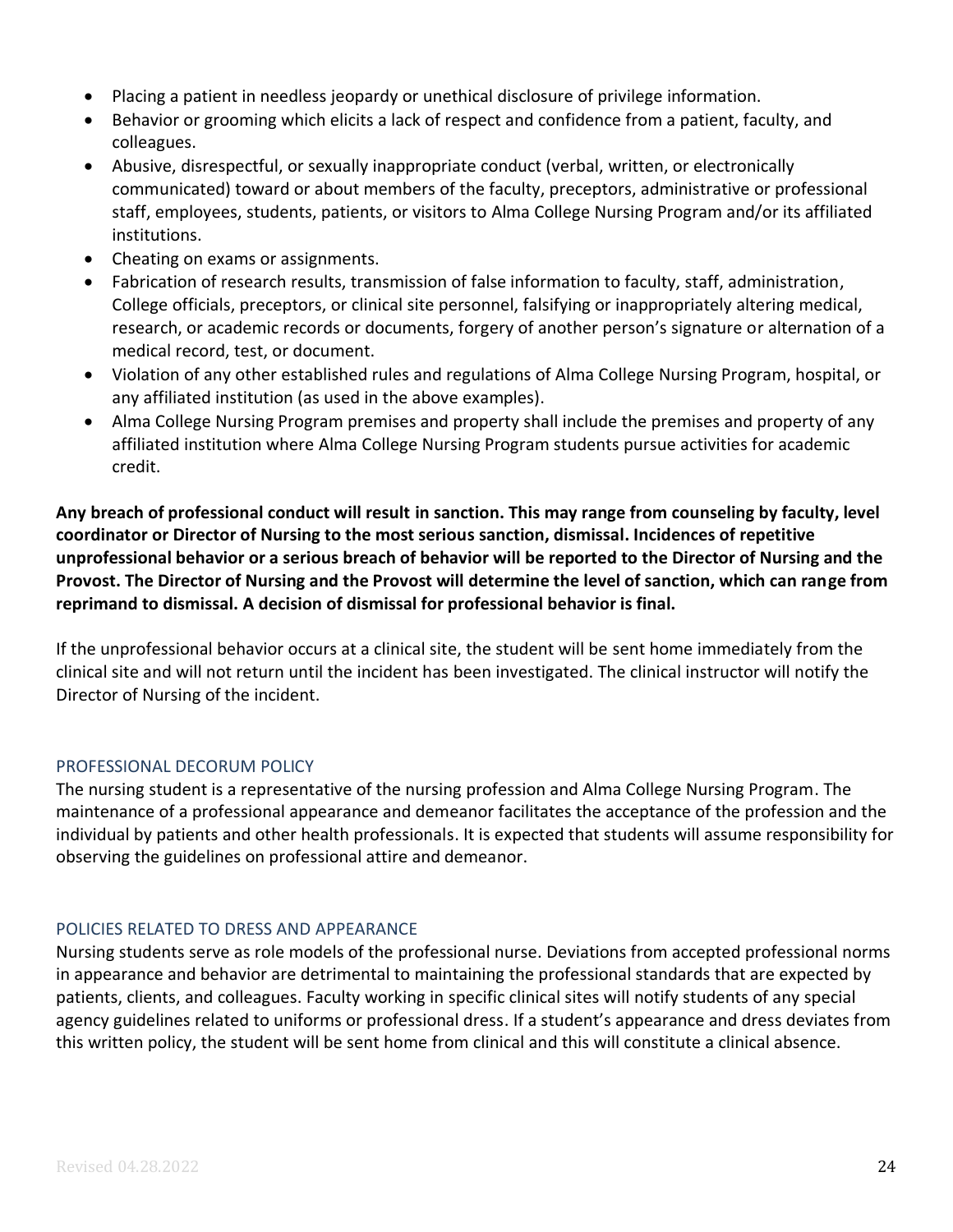#### **Alma Nursing Program Uniform Code for Clinical Areas**

#### **Clothing**

- Alma College Nursing Program uniform, which needs to be clean, wrinkle-free, grey uniform with modest undergarments. Should not be form fitted or revealing. Jeans and T-shirts are not acceptable. Garments worn under the uniform may not have logos, colors, or patterns visible.
- When it is necessary to wear a sweater, it should be white, burgundy, or navy blue. It should be removed when performing care.

#### **Shoes**

• Black or white closed heel and toe shoes. Athletic shoes are acceptable if they are completely black or white.

#### **Identification**

• Official nametag and Alma College Nursing Program patch on right, upper arm of uniform.

#### **Hair/Nails**

- Hair must be off the shoulder, neat, and in a conservative, professional style of a natural hair color, with no adornments.
- Male students should be either cleanly shaven or have neatly trimmed beards.
- Nails should be clean and trimmed to no more than <sup>1/2</sup> long without adornment. Artificial nails are not allowed.

#### **Appearance**

- Jewelry is limited to a wristwatch, wedding band, and one pair of post earrings.
- A student may not present for clinical lab or practice with any or other body piercings, tongue rings, or tattoos that are visible (even through clothing) at any time.

#### **Alma Nursing Program Uniform Code for Clinical Areas (Where uniforms are not required)**

Business attire will be required for some rotations. This will involve the wearing of:

- Skirts or slacks with a waistline (no low-rise or form-fitting garments)
- Top that covers the shoulders
- Closed heel and toe shoes must be worn with socks or hose. Heels should not exceed two (2) inches
- Jewelry should be modest

The following clothing is not acceptable:

- Low-rise skirts or slacks
- Off the shoulder or spaghetti strapped tops
- Sheer tops
- Bare shoulders, cleavage, or torso/midriff exposed
- Jeans

## **EQUIPMENT REQUIRED FOR CLINICAL PRACTICUM**

- Watch with second hand
- Bandage scissors/trauma sheers
- Pen with permanent black ink
- Pen light
- Stethoscope
- Pocket calculator
- Official Alma Nursing Program student patch and name badge
- May need a vehicle to travel to clinical site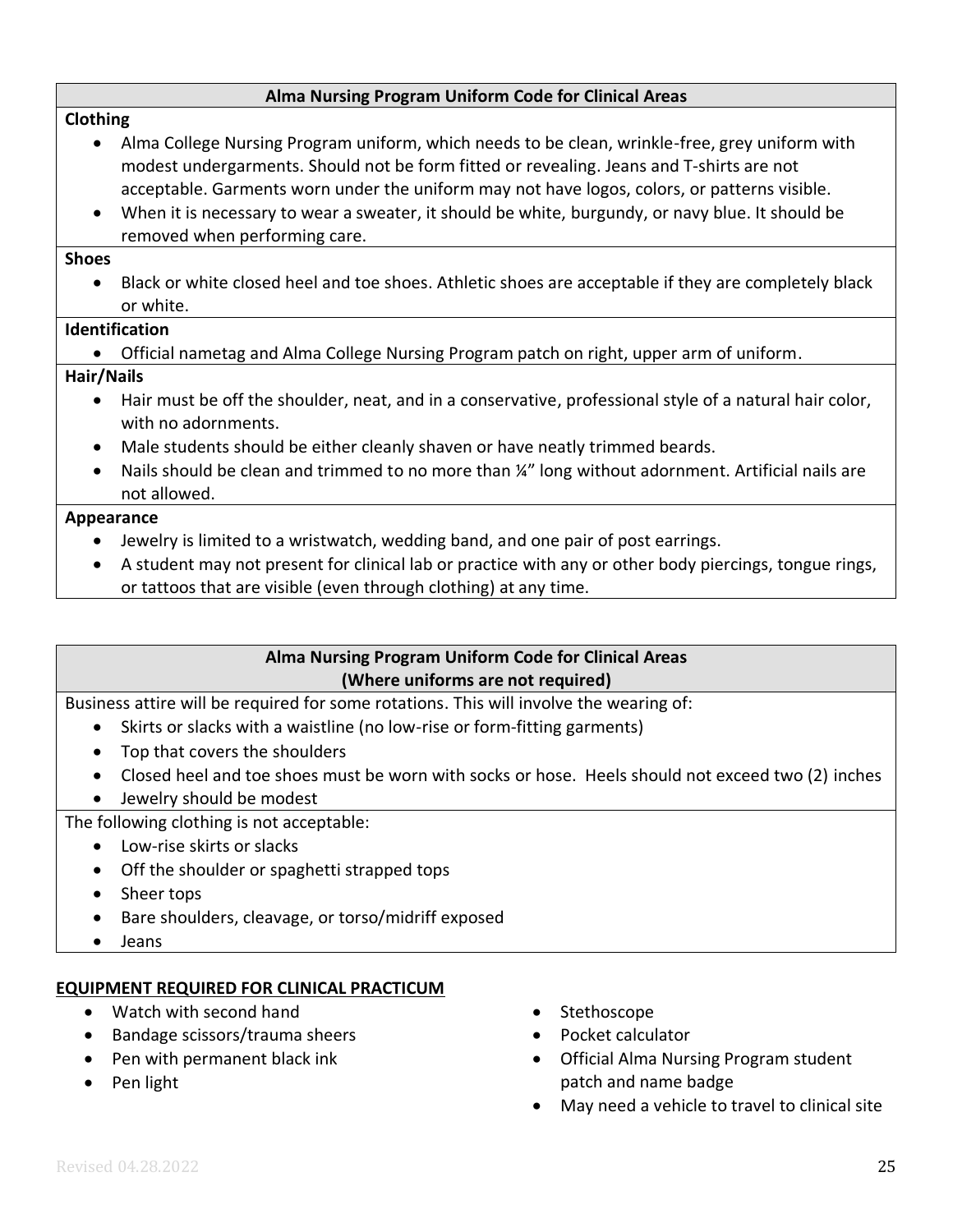#### <span id="page-25-0"></span>COMMENCEMENT AND AWARD CEREMONIES

Graduation is a point at which all degree requirements have been met and the degree is awarded. Degrees are awarded in December, May, June, and August. It is the responsibility of the Registrar to certify that all degree requirements have been met and the degree information is added to your official transcript in the Office of the Registrar.

#### <span id="page-25-1"></span>NURSING CURRICULUM SEQUENCE

| <b>FRESHMAN</b>              |                | <b>FRESHMAN</b>              |                |                      |                | <b>Total</b> |
|------------------------------|----------------|------------------------------|----------------|----------------------|----------------|--------------|
| Fall                         | <b>Credits</b> | Winter                       | <b>Credit</b>  | <b>Spring/Summer</b> | <b>Credits</b> |              |
|                              |                |                              | s              |                      |                |              |
| <b>IPH 131 (NS 1)</b>        | $\overline{4}$ | <b>CHM 115: Chemistry</b>    | $\overline{4}$ |                      |                |              |
| <b>Foundations</b>           |                | (NS 2) with Lab              |                |                      |                |              |
| of Physiology                |                |                              |                |                      |                |              |
|                              |                | <b>IPH 231: Anatomy</b>      | $\overline{4}$ |                      |                |              |
| <b>SOC 101:</b>              | $\overline{4}$ | and Physiology 1             |                |                      |                |              |
| Sociology (SS 1)             |                | with Lab                     |                |                      |                |              |
|                              |                |                              |                |                      |                |              |
| <b>ENG 101:</b>              | $\overline{4}$ | <b>PSY 120: Foundations</b>  | $\overline{4}$ |                      |                |              |
| English (Writing)            |                | of Psychology                |                |                      |                |              |
|                              |                |                              |                |                      |                |              |
| <b>FYS: 1st Year Seminar</b> | $\overline{4}$ | <b>MTH 116:</b>              | $\overline{4}$ |                      |                |              |
|                              |                | <b>Statistics (NS 3)</b>     |                |                      |                |              |
| <b>NUR 101</b>               | $\mathbf{1}$   |                              |                |                      |                |              |
| <b>Integrative Seminar 1</b> |                | <b>NUR 102:</b>              | $\mathbf{1}$   |                      |                |              |
|                              |                | <b>Integrative Seminar 2</b> |                |                      |                |              |
|                              |                |                              |                |                      |                |              |
|                              | 17             |                              | 17             |                      |                | 34           |

| <b>SOPHOMORE</b>        |                | <b>SOPHOMORE</b>          |                |                          |                | <b>Total</b> |
|-------------------------|----------------|---------------------------|----------------|--------------------------|----------------|--------------|
| Fall                    | <b>Credits</b> | Winter                    | <b>Credits</b> | Spring/Summer            | <b>Credits</b> |              |
| <b>IPH 232: Anatomy</b> | 4              | <b>IPH 328:</b>           | $\overline{4}$ | <b>NUR 210:</b>          | 2              |              |
| and Physiology 2        |                | Pathophysiology           |                | Skills/Medical           |                |              |
| with Lab                |                |                           |                | Math/EMR                 |                |              |
|                         |                | <b>Foreign Language</b>   | $\overline{2}$ |                          |                |              |
| <b>Foreign Language</b> | $\overline{2}$ |                           |                | <b>NUR 211: Physical</b> | $\overline{2}$ |              |
|                         |                | <b>IPH 301: Nutrition</b> | $\overline{4}$ | Assessment               |                |              |
| <b>DR (AH 1)</b>        | $\overline{4}$ |                           |                |                          |                |              |
|                         |                | <b>IPH 340:</b>           | $\overline{4}$ |                          |                |              |
| <b>PSY 331:</b>         | $\overline{4}$ | Pharmacology              |                |                          |                |              |
| Developmental           |                |                           |                |                          |                |              |
| Psychology              |                | <b>NUR 202 (Q):</b>       | $\mathbf{1}$   |                          |                |              |
|                         |                | Integrative               |                |                          |                |              |
| <b>NUR 201</b>          | $\mathbf{1}$   | Seminar 4                 |                |                          |                |              |
| Integrative             |                |                           |                |                          |                |              |
| Seminar 3               |                |                           |                |                          |                |              |
|                         | 15             |                           | 15             |                          | 4              | 34           |